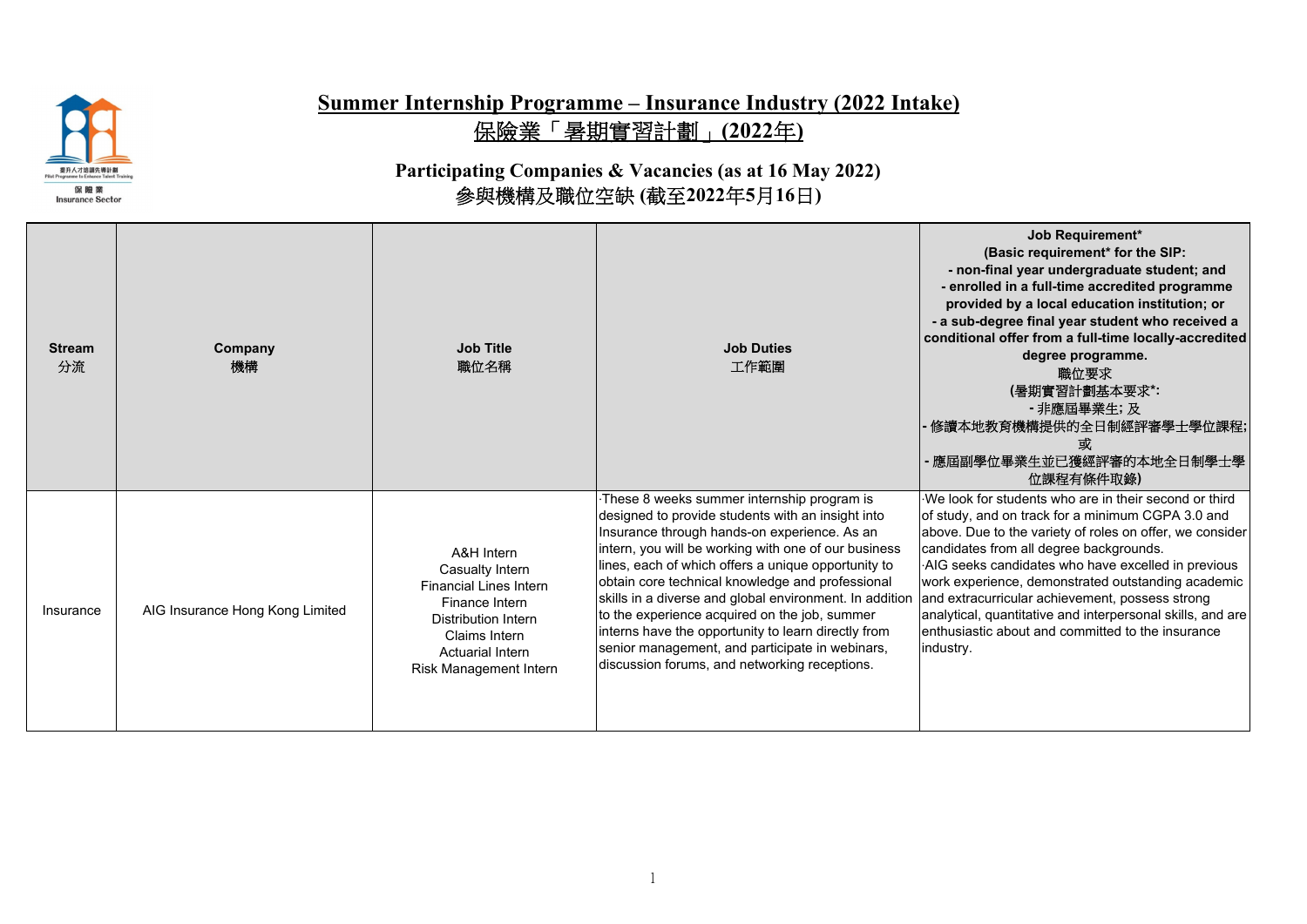| Insurance | Asia Insurance Company Limited                 | Intern                                        | To provide policy's administrative and general clerical  /<br>support in business team:<br>Collect register and consolidate the incoming<br>documents<br>Assist in preparing correspondences, monthly<br>reports and presentation materials<br>Involve in processing insurance applications<br>Maintain filing system<br>·Handle data input, checking and mailing<br>Perform ad hoc duties as assigned by manager /<br>supervisor                                                                                                                                                                                                                                                               |                                                                                                                                                                                                                                                                                                                                                                    |
|-----------|------------------------------------------------|-----------------------------------------------|-------------------------------------------------------------------------------------------------------------------------------------------------------------------------------------------------------------------------------------------------------------------------------------------------------------------------------------------------------------------------------------------------------------------------------------------------------------------------------------------------------------------------------------------------------------------------------------------------------------------------------------------------------------------------------------------------|--------------------------------------------------------------------------------------------------------------------------------------------------------------------------------------------------------------------------------------------------------------------------------------------------------------------------------------------------------------------|
| Insurance | AXA XL                                         | Summer Intern                                 | Joining as the AXA XL Summer Intern, you will have<br>the opportunity to experience in a global leading<br>insurance company through on-the-job experience<br>from June to August 2022. During the internship, you<br>will provide support to the function/ business and<br>participate in ad-hoc assignments and projects when<br>required.<br>You will also have the chance to interact with our<br>professionals and business leaders in the Hong Kong<br>office and grasp a better understanding of our<br>business. Through the hands-on experience and<br>various learning opportunities in AXA XL, this will<br>foster your future career opportunities and<br>professional development. | Undergraduate student in business or related<br>discipline<br>Positive attitude, self-motivated and eager to learn<br>Good team player, good communication and<br>interpersonal skills<br>Proficiency in English and Chinese                                                                                                                                       |
| Insurance | Blue Cross (Asia-Pacific)<br>Insurance Limited | Administrative Assistant<br>(Risk Management) | Perform all administrative duties of the Risk<br><b>Management Division</b><br>Assist the division to collect information from various<br>divisions/departments for risk reports<br>Consolidation of risk related information for reports<br>and presentation materials<br>Coordination and preparation of various meetings                                                                                                                                                                                                                                                                                                                                                                     | Proficiency in MS Word, Excel (include Macro) and<br>Powerpoint<br>Some job experience is preferable, but not required<br>Basic knowledge in insurance products<br>Good analytical and problem solving skills<br>·Be outspoken; able to handle multi-tasks and good<br>time management skill<br>Good communication skill in both Cantonese, Chinese<br>and English |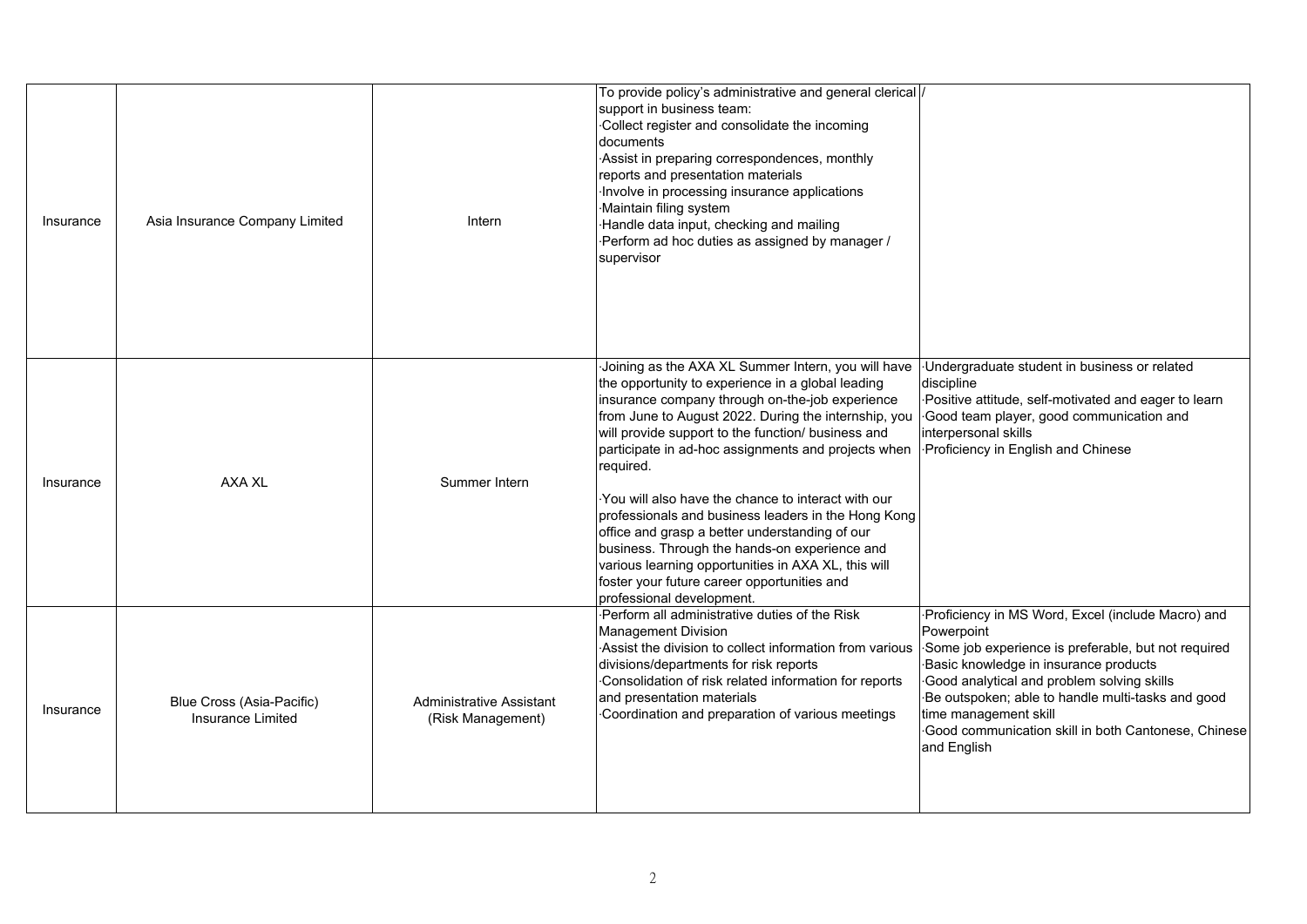| Insurance | Blue Cross (Asia-Pacific)<br>Insurance Limited | QA Assistant (Information<br>Technology<br>& Business Analysis) | Study user requirements and prepare system testing<br>cases<br>Ensure the system deliverables to meet user<br>requirements<br>Prepare system documentation                                                                                                                                                                                                                        | Degree holder in Computer Science or other related<br>discipline<br>Experience in insurance business is an advantage but<br>not mandatory<br>Have basic knowledge in web application and mobile<br>application<br>Self-motivated with strong analytical and problem<br>solving skills<br>Good interpersonal and communication skills |
|-----------|------------------------------------------------|-----------------------------------------------------------------|-----------------------------------------------------------------------------------------------------------------------------------------------------------------------------------------------------------------------------------------------------------------------------------------------------------------------------------------------------------------------------------|--------------------------------------------------------------------------------------------------------------------------------------------------------------------------------------------------------------------------------------------------------------------------------------------------------------------------------------|
| Insurance | Blue Cross (Asia-Pacific)<br>Insurance Limited | <b>Administrative Assistant</b><br>(Medical Claims)             | Perform as a temporary helper to track, organize and • Accurate typing (over 35WPM)<br>manage claims documentation<br>Filing assigned documents and data entry in<br>designation system with high quality and accuracy<br>within turnaround times<br>Review and improve document management<br>workflow<br>Provide clerical and operation supports to the team<br>as assigned     | Proficient in Microsoft Word/ Excel<br>Good interpersonal skills<br>Self-initiate and enjoy working<br>Able to work indecently and meet service standards<br>Students pursing a Degree/ Associate Degree or<br>equivalent                                                                                                            |
| Insurance | China BOCOM Insurance Company<br>Limited       | Summer Intern - Claims Departmen                                | Provide support in the delivery of claims services for<br>different classes of insurance including but not limited Chinese<br>to data processing, preparation of claims payment<br>and correspondence to customers, administration of<br>claims files and other related documents, etc.<br>Gain hands-on experience in claims processing<br>Handle ad-hoc projects upon requested | Good command of spoken and written English and<br>Proficiency in MS Office (Word, Excel, PowerPoint,<br>$etc.$ )<br>Strong sense of responsibility                                                                                                                                                                                   |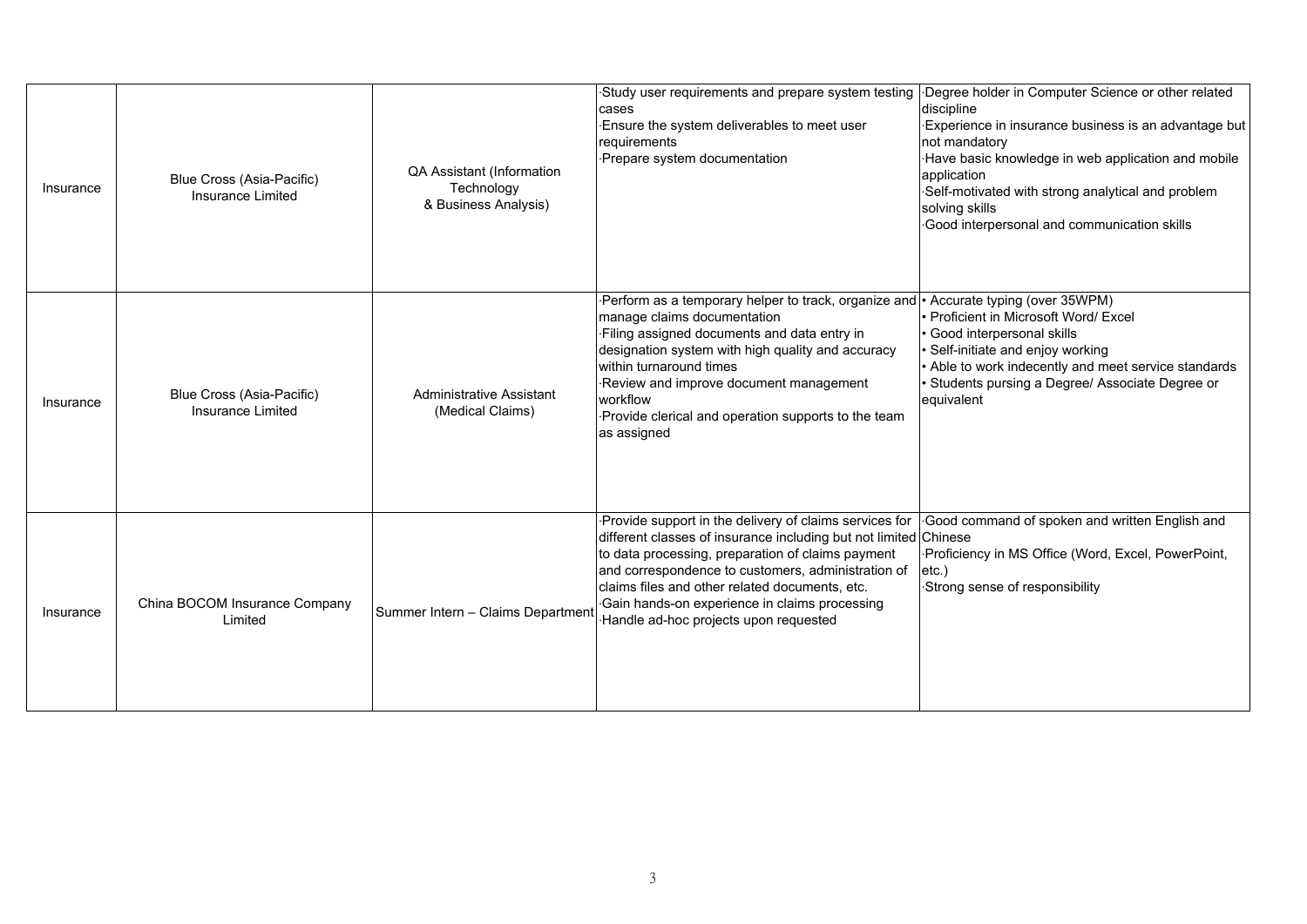| Insurance | China BOCOM Insurance Company<br>Limited                           | Summer Intern - Underwriting and<br>Reinsurance Department | Provide support to underwriting and reinsurance<br>administration related activities<br>To assist in conducting data consolidation<br>To support & engage in daily operations of<br>underwriting team<br>Preform other ad-hoc tasks as required    | Students form Finance, IT, Actuarial or other related<br>disciplines<br>Good command of MS Office with proficiency in Excel<br>skill<br>Proficient in written and spoken English and Chinese             |
|-----------|--------------------------------------------------------------------|------------------------------------------------------------|----------------------------------------------------------------------------------------------------------------------------------------------------------------------------------------------------------------------------------------------------|----------------------------------------------------------------------------------------------------------------------------------------------------------------------------------------------------------|
| Insurance | Ching Ping An Insurance (HK) Co., Ltd                              | <b>Underwriting Clerk</b>                                  | Manage daily servicing and renewal process of<br>general insurances<br>Responsible for daily administration,<br>policy/endorsements issuing and documentation<br>Execute other ad hoc assignments as appointed by<br>the Manager                   |                                                                                                                                                                                                          |
| Insurance | China Taiping Life Insurance (Hong Kong)<br><b>Company Limited</b> | Summer Intern, Actuarial<br>Department                     | Assist in Actuarial business as usual (BAU) work<br>(e.g. Valuation Reporting, Modelling, Asset Liability<br>Management, Experience Study, etc)<br>Assist in special project<br>Assist in ALS Library analysis and IFRS 17 model<br>implementation | Bachelor Degree, Year 2 or above<br>Major in Actuarial or related discipline<br>Basic knowledge of actuarial science<br>Basic knowledge of MS Office, especially Excel<br>Basic Knowledge of Programming |
| Insurance | China Taiping Life Insurance (Hong Kong)<br><b>Company Limited</b> | Summer Intern, Bancassurance<br>Department                 | Assist in department normal business activities,<br>including data collection, data analysis and report<br>presentation<br>Prepare training material and document delivery                                                                         | Bachelor Degree, Year 2 or above<br>Major in Finance or related discipline<br>Basic knowledge of data collection and analysis<br>Basic knowledge of MS Office<br>Fluent Mandarin will be advantage       |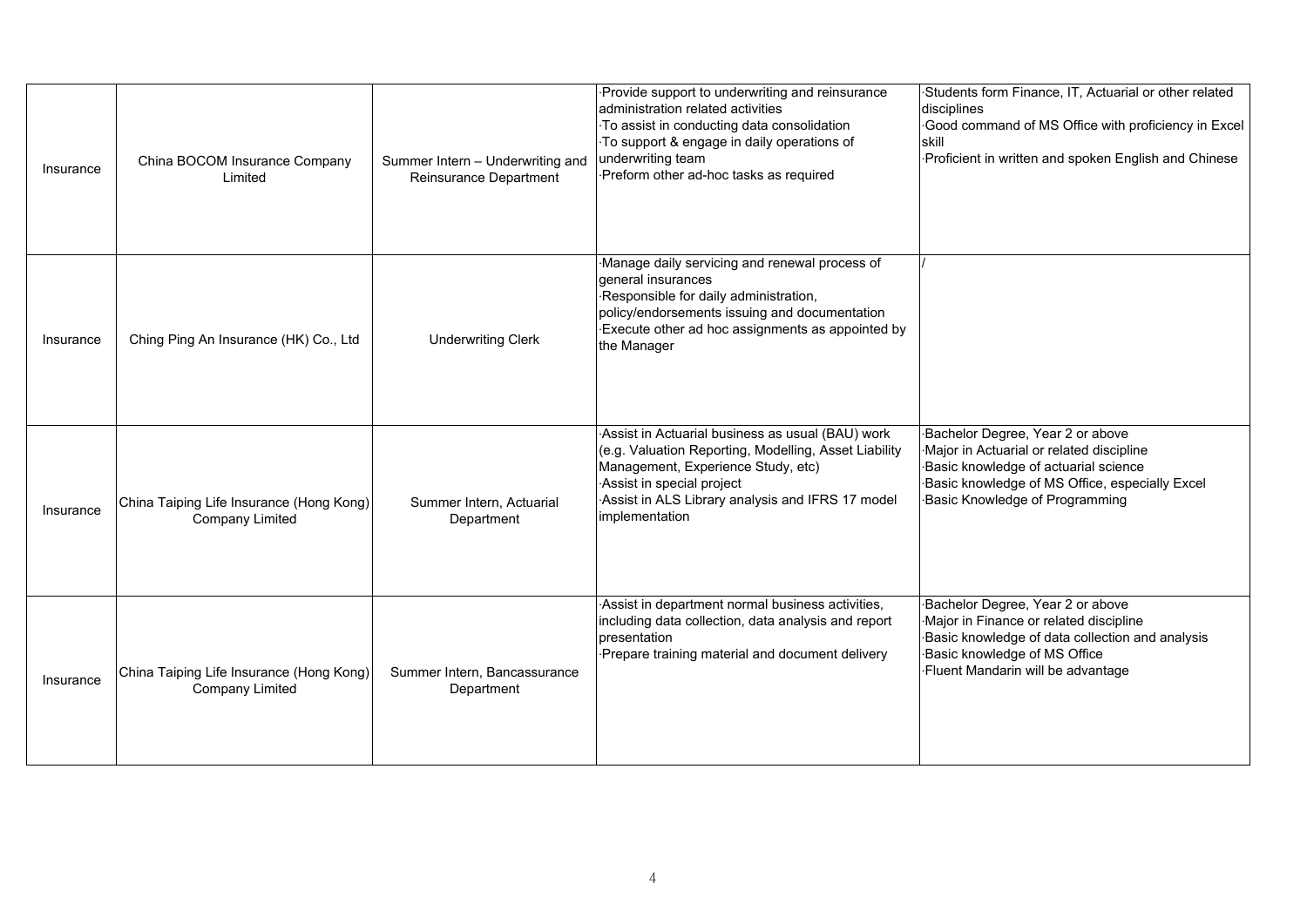| Insurance | China Taiping Life Insurance (Hong Kong)<br>Company Limited | Summer Intern, Business Project<br>Management Department             | Assis all departments to implement the process<br>modeling and draw workflows with professional tool<br>Comprehensively review the logicality, integrality and<br>standardability of current processes<br>Track the progress of process modeling and offer<br>support of tool and methodology to each department | Major in management, economics, etc. is preferred<br>Fresh graduate (including gap year) is also welcome<br>Excellent logical and analytical capability, good<br>communication skills and teamwork experience,<br>detailed-oriented attitude<br>Basic understanding of project management and<br>process management<br>Familiar with MS Office software, experience in usage<br>of project management tools, such as Jira, MS Visio, is<br>preferable<br>·Fluent spoken and written Chinese (both Mandarin<br>and Cantonese) |
|-----------|-------------------------------------------------------------|----------------------------------------------------------------------|------------------------------------------------------------------------------------------------------------------------------------------------------------------------------------------------------------------------------------------------------------------------------------------------------------------|------------------------------------------------------------------------------------------------------------------------------------------------------------------------------------------------------------------------------------------------------------------------------------------------------------------------------------------------------------------------------------------------------------------------------------------------------------------------------------------------------------------------------|
| Insurance | China Taiping Life Insurance (Hong Kong)<br>Company Limited | Summer Intern, Intermediary<br>Department                            | Assist in daily administration work<br>Assist in document management to insurance<br>brokers                                                                                                                                                                                                                     | Bachelor Degree, Year 1 or above<br>Fluent in Putonghua, English & Cantonese<br>Familiar with the use of MS Office & Outlook<br>Basic knowledge of current insurance market<br>Basic knowledge of data collection and analysis                                                                                                                                                                                                                                                                                               |
| Insurance | China Taiping Life Insurance (Hong Kong)<br>Company Limited | Summer Intern, Legal and<br><b>Compliance Department</b>             | Comprehensively review contracts and legal<br>documents<br>Assist in legal research<br>Assist in drafting legal correspondence                                                                                                                                                                                   | Bachelor Degree, Year 2 or above<br>Major in Law or Professional Accountancy<br>Familiar with the use of MS Office & Outlook                                                                                                                                                                                                                                                                                                                                                                                                 |
| Insurance | China Taiping Life Insurance (Hong Kong)<br>Company Limited | Summer Intern, Product Marketing<br>Department (Product Development) | Assist in product development, e.g. product<br>document drafting and user acceptance test, etc.<br>Gather market information and prepare market<br>comparison /market intelligence report<br>Assist in other ad hoc projects and other duties as<br>required                                                     | ·Bachelor Degree, Year 2 or above, Actuarial /<br>Business Administration or related disciplines<br>Basic knowledge of MS Office<br>Good analytical skill and communication skills                                                                                                                                                                                                                                                                                                                                           |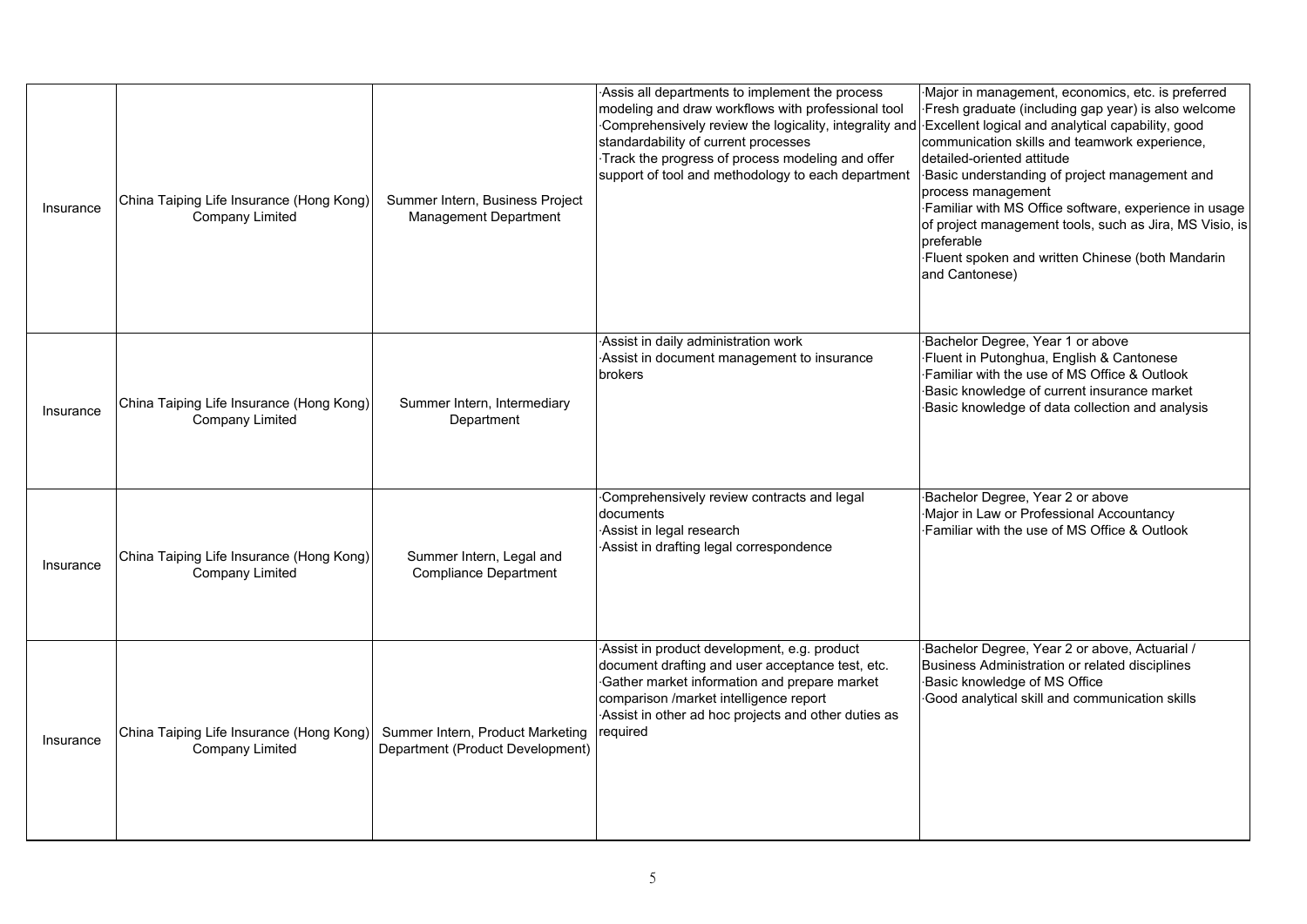| Insurance    | China Taiping Life Insurance (Hong Kong)<br><b>Company Limited</b> | Summer Intern, Product Marketing<br>Department (Product Marketing) | Assist to implement marketing campaigns<br>Liaise with design house for production of product<br>brochure and promotion material<br>Proofread product brochure and promotion material                                                                                                                                                  | Bachelor Degree, Year 1 or above<br>Major in Marketing Language, Translation or<br>Communication or related discipline<br>Basic knowledge of MS Office                                                                                                                                                                                                                                                                  |
|--------------|--------------------------------------------------------------------|--------------------------------------------------------------------|----------------------------------------------------------------------------------------------------------------------------------------------------------------------------------------------------------------------------------------------------------------------------------------------------------------------------------------|-------------------------------------------------------------------------------------------------------------------------------------------------------------------------------------------------------------------------------------------------------------------------------------------------------------------------------------------------------------------------------------------------------------------------|
| Insurance    | China Taiping Life Insurance (Hong Kong)<br><b>Company Limited</b> | Summer Intern, Product Marketing<br>Department (Actuarial Pricing) | Conduct various levels of data analysis and market<br>studies<br>Assist in providing financial information to prepare<br>internal management repot<br>Support new product launch and perform system<br>User Acceptance Test (UAT)<br>Assist in handling special quotation<br>Assist in ad-hoc projects and other duties as<br>required | University students major in Actuarial Science,<br>Mathematics, Statistics, or other related disciplines<br>Basic insurance products knowledge and in progress<br>of acquiring actuarial professional qualification would<br>be advantages<br>Strong analytical skill and good communication skill<br>Self-motivated, detail-minded and result-oriented<br>Proficient in both spoken and written English and<br>Chinese |
| Insurance    | China Taiping Life Insurance (Hong Kong)<br><b>Company Limited</b> | Summer Intern, Human Resources<br>Department                       | Assist in Human Resources research, including data<br>collection, data analysis and report presentation<br>Assist in Human Resources policy review                                                                                                                                                                                     | Bachelor Degree, Year 2 or above<br>Major in HRM or related discipline<br>Basic knowledge of data collection and analysis<br>Basic knowledge of MS Office                                                                                                                                                                                                                                                               |
| Intermediary | China Tonghai Private Wealth<br><b>Management Limited</b>          | Intern - Administrator                                             | Data maintenance of the Company's Business<br><b>Automation System</b><br>Backup administrative duties from time to time when<br>necessary<br>Assist in ad-hoc projects                                                                                                                                                                | Preferably a Degree holder or equivalent<br>Good skills in PowerPoint, Excel and Word<br>Good knowledge in Insurance fields and willing to<br>learn;<br>Proactive, excellent interpersonal skills, result-<br>oriented and self-motivated:<br>Excellent command of written and spoken English and<br>Chinese, and fluency in Putonghua                                                                                  |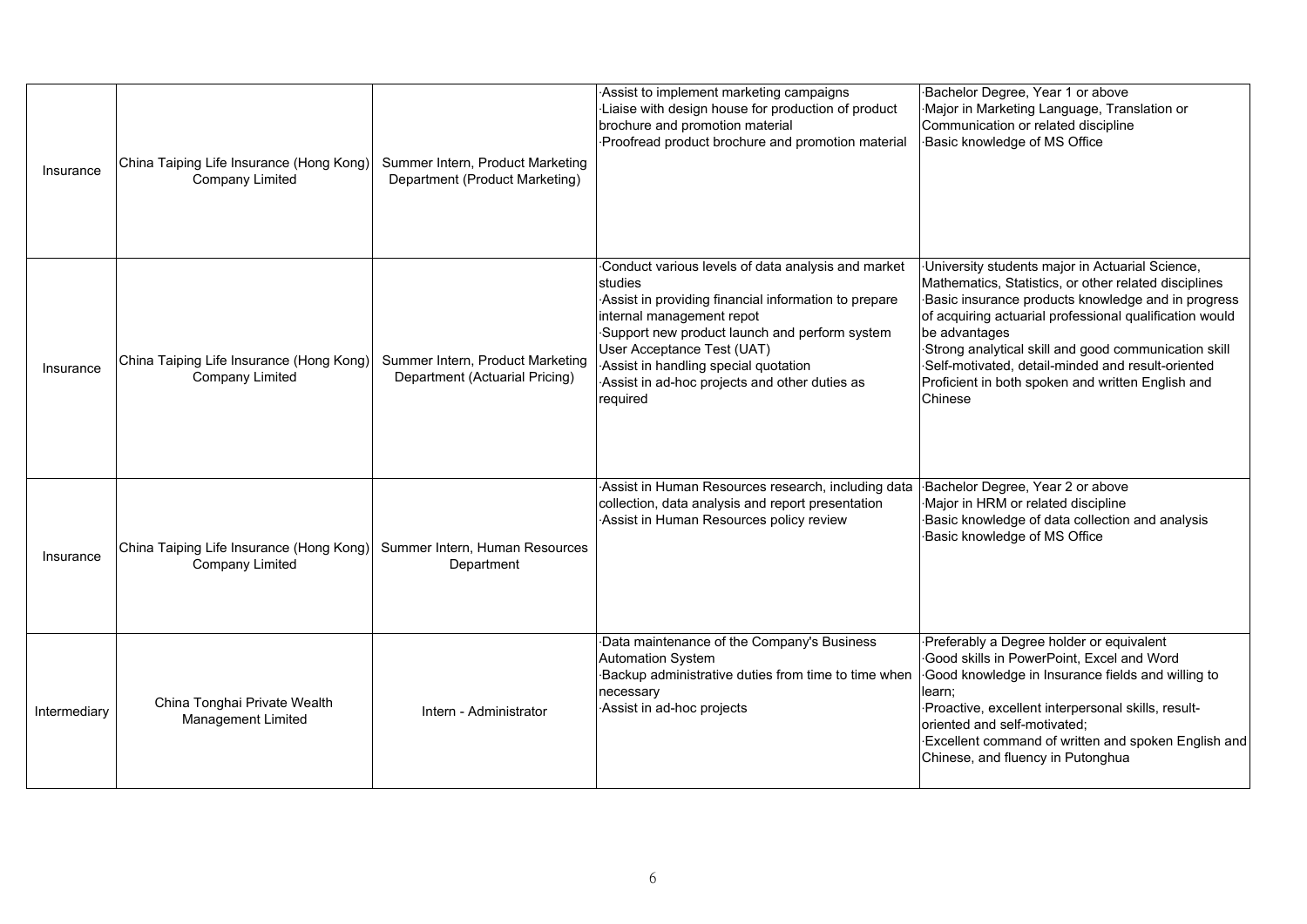| Intermediary | Choice Insurance Broker Limited              | <b>Management Trainee</b>             | Provide general clerical and office administration<br>work<br>Prepare & send out documents; data-entry<br>Other ad hoc assignments                                                          | Preferably a Degree holder or equivalent<br>Willing to learn new products;<br>Interested in social media management;<br>Proactive, excellent interpersonal skills, result-<br>oriented and self-motivated;<br>Excellent command of written and spoken English and<br>Chinese, and fluency in Putonghua                        |
|--------------|----------------------------------------------|---------------------------------------|---------------------------------------------------------------------------------------------------------------------------------------------------------------------------------------------|-------------------------------------------------------------------------------------------------------------------------------------------------------------------------------------------------------------------------------------------------------------------------------------------------------------------------------|
| Insurance    | Chubb Life Insurance Company Ltd             | Intern - Claims                       | ·Handle the system transactions in relation to claim<br>processing<br>Assist for day-to-day administration of the claim<br>administration system<br>Participate in ad hoc assigned projects | Detailed oriented with good numerical sense<br>Strong interpersonal skills, independent and with high<br>degree of responsibility                                                                                                                                                                                             |
| Insurance    | Chubb Life Insurance Company Ltd             | <b>Business Development Associate</b> | Assist the Financial Planner to prepare wealth<br>management service<br>Risk management<br>Retirement planning<br>Asset allocation<br>Estate planning                                       | Self-motivated with strong drive to succeed<br>Hardworking, detailed-oriented, independent and<br>sophisticated at working under pressure<br>Good numerical skill and business sense<br>Strong interpersonal, communication and presentation<br>skills<br>Proficient at written English, Chinese and excellent at<br>mandarin |
| Insurance    | Dah Sing Insurance Company (1976)<br>Limited | Summer Intern (Claims)                | Claims letter classification and other administrative<br>support to the team as assigned                                                                                                    | Proficient in Microsoft Office<br>Good command of written English and Chinese                                                                                                                                                                                                                                                 |
| Insurance    | Dah Sing Insurance Company (1976)<br>Limited | Summer Intern (Underwriting)          | Administrative support<br>Report preparation<br>Documents follow up                                                                                                                         | Good command of written English and Chinese<br>Proficient in Microsoft Office                                                                                                                                                                                                                                                 |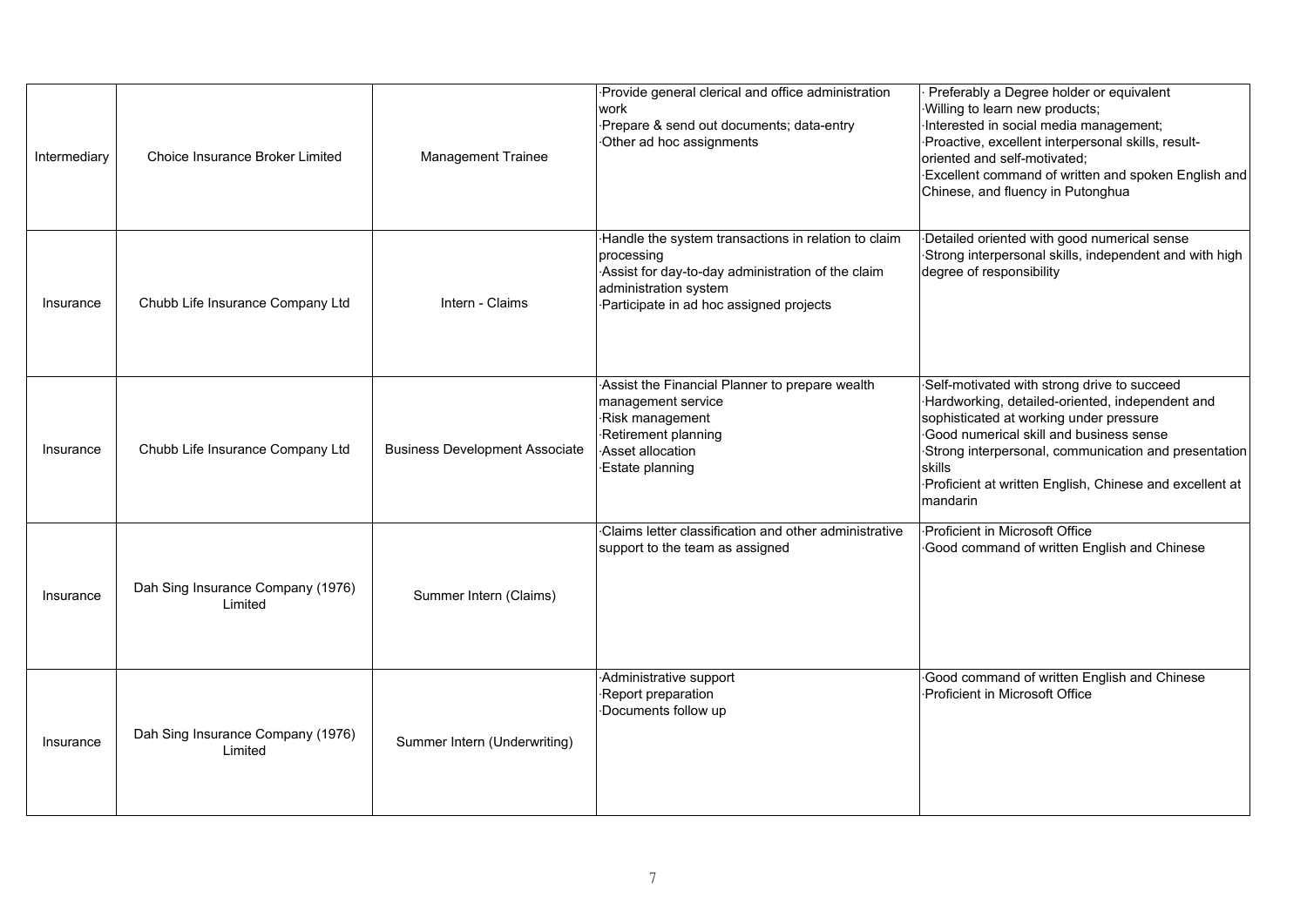| Insurance    | Dah Sing Insurance Company (1976)<br>Limited       | Summer Intern (Bancassurance and<br>Direct Business)    | Administrative support<br>Report preparation<br>Data analysis and ad hoc project support                                                                                                                                                                                                                                                                                                                                                                                                                                                                                    | Good command of written English and Chinese<br>Proficient in Microsoft Office                                                                                                                                                                                                                                             |
|--------------|----------------------------------------------------|---------------------------------------------------------|-----------------------------------------------------------------------------------------------------------------------------------------------------------------------------------------------------------------------------------------------------------------------------------------------------------------------------------------------------------------------------------------------------------------------------------------------------------------------------------------------------------------------------------------------------------------------------|---------------------------------------------------------------------------------------------------------------------------------------------------------------------------------------------------------------------------------------------------------------------------------------------------------------------------|
| Insurance    | Dah Sing Insurance Company (1976)<br>Limited       | Summer Intern (Corporate and<br>Partnership Management) | Administrative support to the team as assigned and<br>ad-hoc project support                                                                                                                                                                                                                                                                                                                                                                                                                                                                                                | Good command of written English and Chinese<br>Proficient in Microsoft Office                                                                                                                                                                                                                                             |
| Intermediary | Delta Asia Wealth Management Limited               | Trainee (Insurance)                                     | Assist insurance sales and product including<br>general, life and MPF<br>Assist in preparing and reviewing training materials<br>and coordinating the training with RMs<br>Provide distribution support, conduct product<br>comparison, data analysis and assist Manger to<br>implement sales reinforcement initiatives<br>Ensure the enforcement of sales compliance<br>fulfillment and support regular & ad hoc tasks as<br>assigned<br>Contribute to the success of insurance business<br>growth and full sales compliance to intern and / or<br>regulatory requirements | Business Administration, Economics, Finance or<br>related discipline preferred<br><b>Excellent communication skills</b><br>Good knowledge of PC applications such Microsoft<br>Word, Excel                                                                                                                                |
| Insurance    | General Reinsurance AG, Hong Kong<br><b>Branch</b> | <b>Actuarial Intern</b>                                 | As a member of the Hong Kong Life and Health team Students currently enrolled in 2rd or 3rd year of the<br>contributing to the development and profitability of<br>our business in Hong Kong.<br>Support marketing and pricing actuaries to carry out<br>the following duties:<br>Reinsurance production pricing, Pricing basis<br>research and model development, New product<br>research and development<br>Experience studies and data analytics and Other ad<br>hoc projects as required                                                                                | actuarial science undergraduate program are preferred<br>Knowledge and experience in MS Office<br>Excellent communication and interpersonal skills, with<br>good command, both written and spoken, of English<br>and Chinese (Cantonese and/or Mandarin)<br>Able to work independently as well as a strong team<br>player |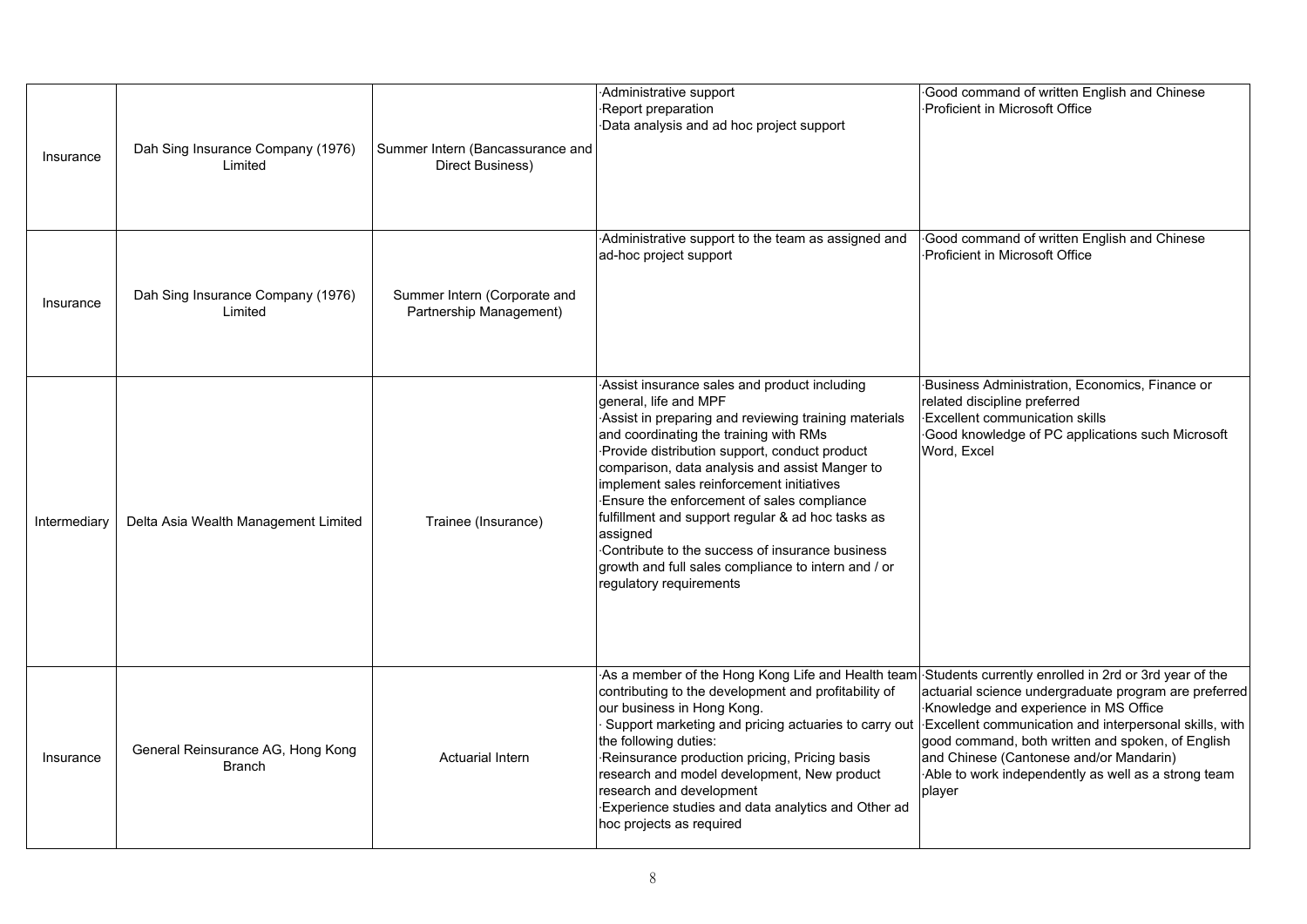| Insurance    | Generali Life (Hong Kong) Limited   | Intern - Operation           | Provide support for all operational aspects of the<br>insurance business<br>Ensure smooth operation of the workflow and work<br>processes<br>Cover policy services, policy administration,<br>customer & claims services                       | Student in any disciplines<br>Bright, self motivated, team player                                     |
|--------------|-------------------------------------|------------------------------|------------------------------------------------------------------------------------------------------------------------------------------------------------------------------------------------------------------------------------------------|-------------------------------------------------------------------------------------------------------|
| Insurance    | Generali Life (Hong Kong) Limited   | Intern $-IT$                 | Exciting and unique opportunity to develop hands-on<br>and professional IT skills<br>Provide support to Digital / Solutions / Infrastructure<br>and Operations<br>Participate practical experience on projects with the<br>latest technologies | Student in any related disciplines<br>Passion in technology, digital and innovation                   |
| Insurance    | Generali Life (Hong Kong) Limited   | Intern - Business Support    | Work closely with Sales Development team to make<br>direct impact<br>Provide support to our partners, vendors, clients and<br>/ or brokers<br>Reporting and analytics                                                                          | Student in any related disciplines<br>Self-motivated, energetic, adaptive                             |
| Intermediary | Grandwood Insurance Brokers Limited | Insurance Broking Internship | Perform client research, prepare submissions, quote<br>slips and client proposals                                                                                                                                                              | Proficient in the use of Microsoft Office, Chinese word<br>processing                                 |
| Insurance    | Hannover RE Hong Kong Branch        | Accounting Intern            | Review clients' data and prepare confirmation to<br>clients<br>Support month end closing and reporting                                                                                                                                         | Students in Accounting, Information System and<br>related disciplines<br>Strong knowledge of MS Excel |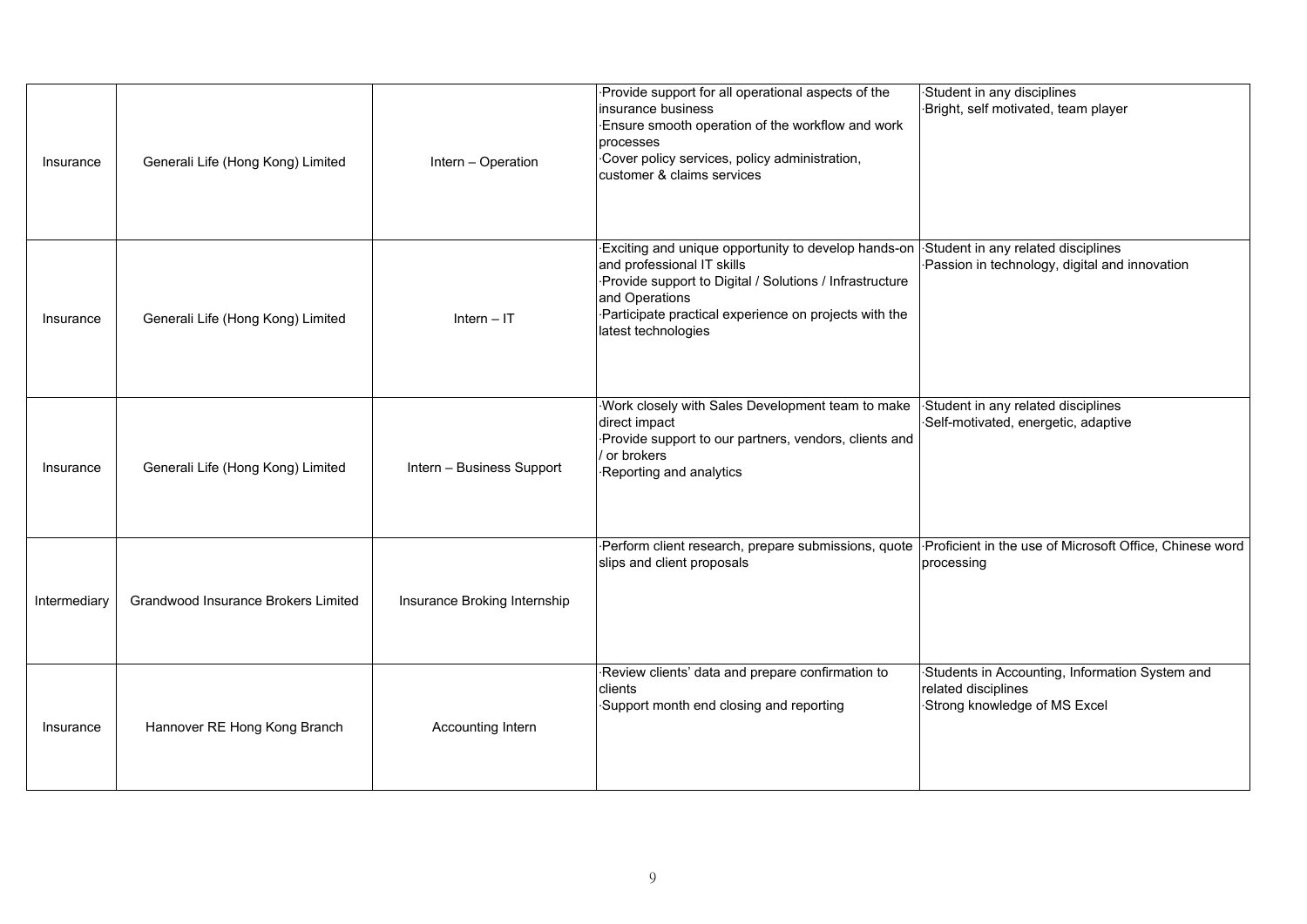| Insurance | Hannover RE Hong Kong Branch         | Intern - Finance and Data<br><b>Management Team</b> | Assist in the reviews of reinsurance contracts and<br>update internal system accordingly<br>Provide supports in maintaining the core databases<br>of the company for financial reporting purpose                                                                                                                                                                                                                                                                                                                                                                                                                                                                       | University Student majoring in Business<br>Administration, Finance, Economics, Statistics or other<br>related discipline<br>Proficiency in English and Chinese                                                                                                                                                                                                                                                            |
|-----------|--------------------------------------|-----------------------------------------------------|------------------------------------------------------------------------------------------------------------------------------------------------------------------------------------------------------------------------------------------------------------------------------------------------------------------------------------------------------------------------------------------------------------------------------------------------------------------------------------------------------------------------------------------------------------------------------------------------------------------------------------------------------------------------|---------------------------------------------------------------------------------------------------------------------------------------------------------------------------------------------------------------------------------------------------------------------------------------------------------------------------------------------------------------------------------------------------------------------------|
| Insurance | Heng An Standard Life (Asia) Limited | Intern, Pricing and Commercial                      | Support in pricing and profitability testing for new and<br>existing propositions.<br>Assist in the production of robust and<br>comprehensive risk assessment and profitability<br>reports.<br>Prepare special quotation/concession quotation for<br>specific valued clients.<br>Conduct market research for the new propositions.<br>Support in the development and maintenance of<br>commercial tools.<br>Provide commercial support on system<br>implementation through carrying out user acceptance<br>tests covering changes to illustration system, policy<br>admin system, claims and reinsurance system, etc.<br>Assist in ad-hoc projects and other duties as | Undergraduate student of Actuarial studies or related<br>disciplines; progress in actuarial exam or prior<br>actuarial internship experience is an advantage<br>Proficiency in Ms office; proficiency in programming is<br>an advantage<br>Good time management skills and analytical skills<br>Strong communication skills in both written and<br>spoken English and Chinese; competency in<br>Putonghua is an advantage |
| Insurance | Heng An Standard Life (Asia) Limited | Intern, Marketing &<br><b>Customer Experience</b>   | Participate in customer segment analysis and<br>produce a report describing specific segment's<br>customer behaviours and needs in wealth<br>management with actionable suggestions to enhance<br>customer engagement and experience<br>Support other data analytics initiatives to understand<br>market trends<br>Work with internal and external parties on various<br>marketing and communications initiatives (e.g. event<br>management, content development for social media,<br>$etc.$ )                                                                                                                                                                         | University student in Business Management discipline<br>Good report writing and presentation skills<br>Good command of data analysis tools<br>Familiar with social media platforms preferred<br>Trilingual in English, Cantonese and Mandarin                                                                                                                                                                             |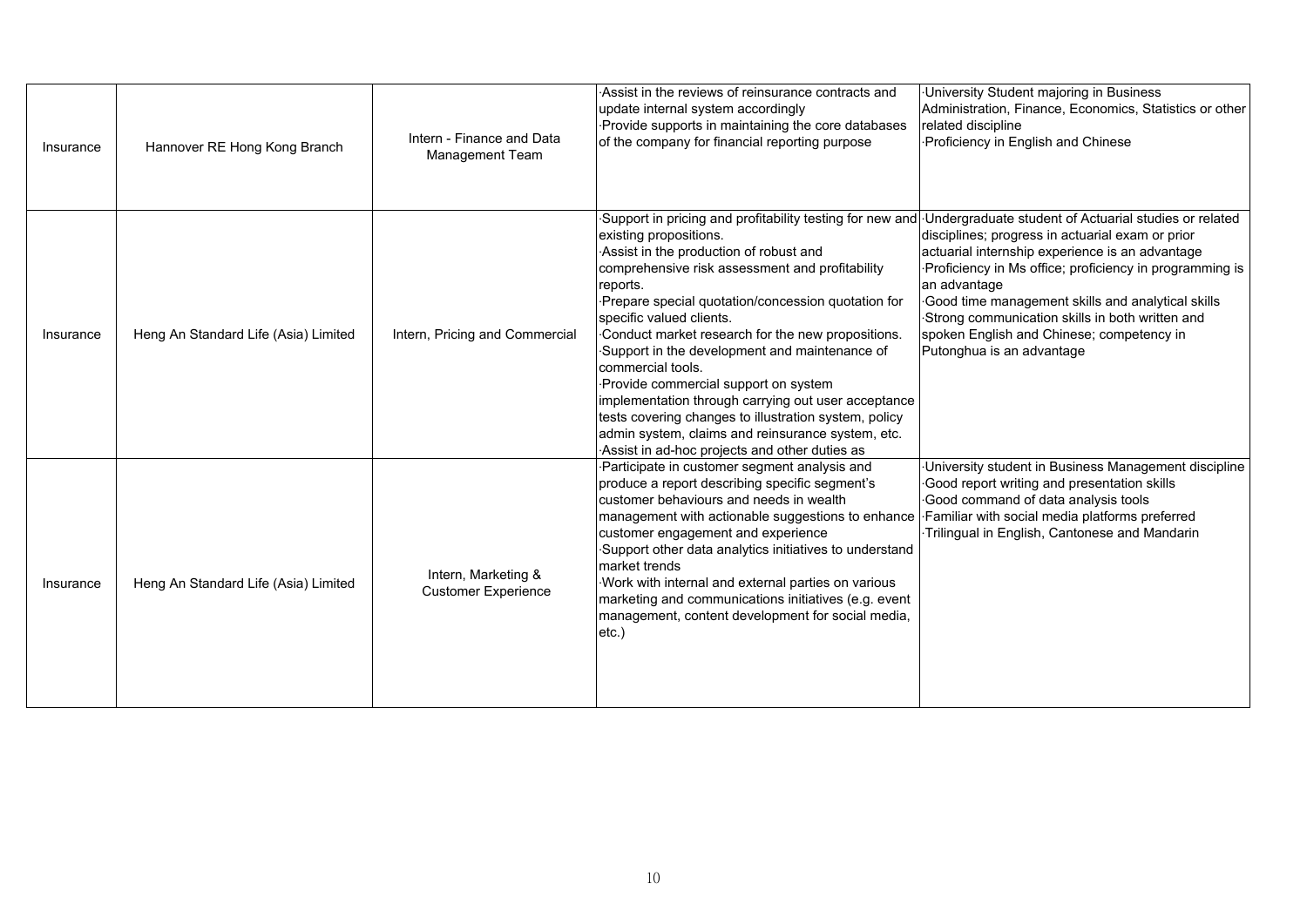| Insurance    | Heng An Standard Life (Asia) Limited                                | Intern, Operations &<br>Customer experience | Participate in customer segment analysis and<br>produce a report describing specific segment's<br>customer behaviours and needs in wealth<br>management with actionable suggestions to enhance preferred<br>customer engagement and experience<br>Participate in new system user acceptance test<br>Handle new business or policy administration tasks<br>Other ad hoc tasks assigned | University student in Business Management discipline<br>Good report writing and presentation skills<br>Good command of data analysis tools using Ms excel<br>Trilingual in English, Cantonese and Mandarin                                                                                                                                                                               |
|--------------|---------------------------------------------------------------------|---------------------------------------------|---------------------------------------------------------------------------------------------------------------------------------------------------------------------------------------------------------------------------------------------------------------------------------------------------------------------------------------------------------------------------------------|------------------------------------------------------------------------------------------------------------------------------------------------------------------------------------------------------------------------------------------------------------------------------------------------------------------------------------------------------------------------------------------|
| Intermediary | Hong Kong Actuarial Insurance<br><b>Consultants Company Limited</b> | Junior Software Engineer                    | Working with design team and translating<br>requirements and mockups into fully functioning<br>features websites and application<br>Delivering documentation, conduct testing and<br>troubleshoot websites<br>Assist in ad hoc programming development projects                                                                                                                       | Hands-on experience in Web application development<br>Web application development Knowledge in any of<br>Golang, Node.JS, React.JS, Typescript, HTML5, CSS,<br>and JavaScript a definite advantage<br>Experience in using SQL, mongodb, dynamodb,<br>graphQL<br>Experience in using Git, cloud service providers<br>(AWS) is a plus<br>Strong sense of responsibility and self-motivated |
| Intermediary | Hong Kong Actuarial Insurance<br><b>Consultants Company Limited</b> | <b>Actuary Assistant</b>                    | Organise knowledges and subjects related to actuary<br>or finance field<br>Putting the knowledges into easy-understanding<br>words in PPT for presentation purpose                                                                                                                                                                                                                    | Majoring in actuarial science, accounting, economics,<br>or equivalent<br>Sitting at least 1 paper in SOA or IFoA exams, or any<br>professional exams like CFA<br>Good in written and communication in both Chinese<br>and English                                                                                                                                                       |
| Intermediary | Hong Kong Actuarial Insurance<br><b>Consultants Company Limited</b> | <b>UI/UX Designer</b>                       | Works with development team to design and develop<br>information architecture<br>Interactions model, user interface & user flow for<br>web and mobile apps                                                                                                                                                                                                                            | Majoring in design related subject<br>Experience in Adobe XD and Figma<br>A portfolio of relevant design work                                                                                                                                                                                                                                                                            |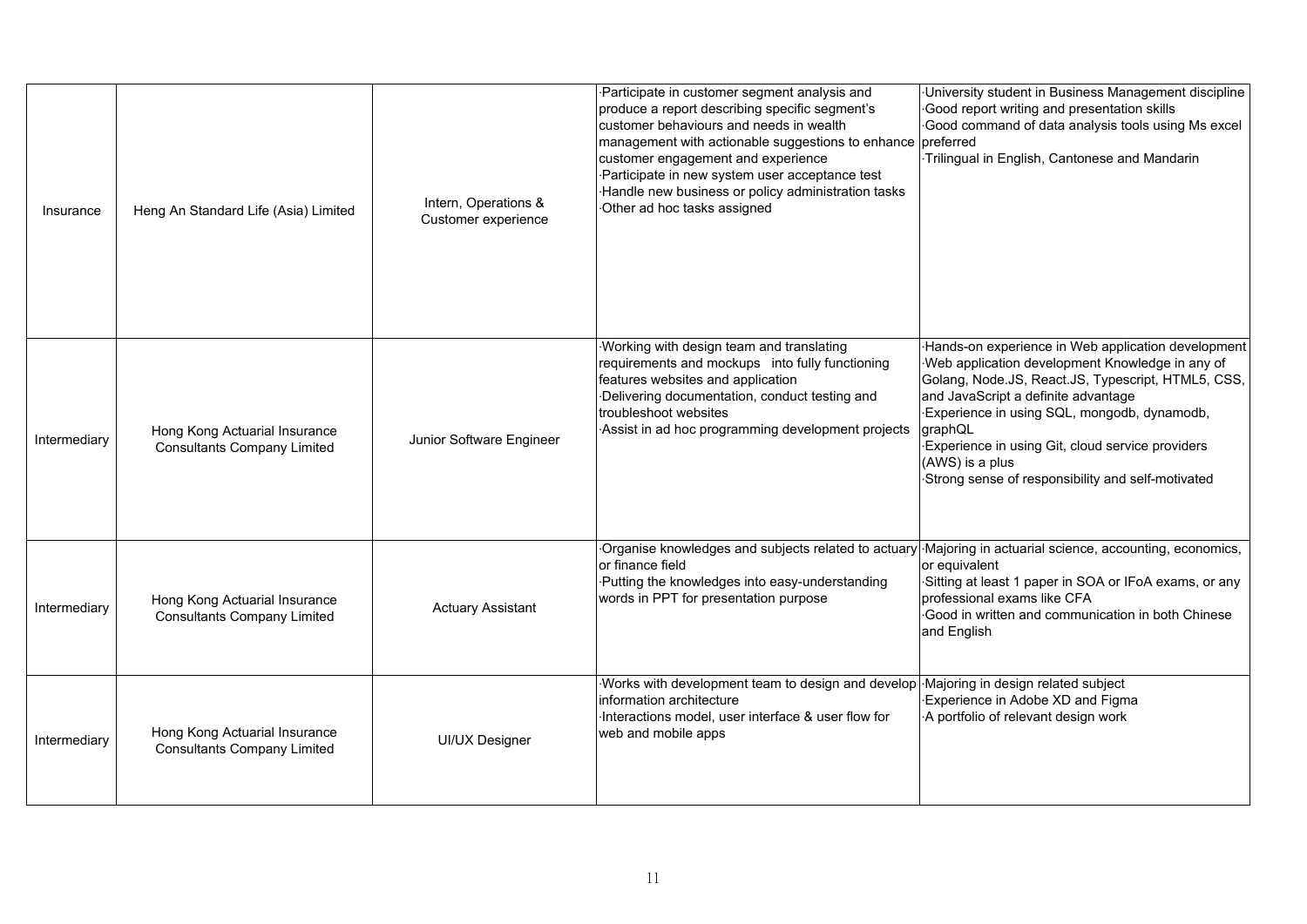| Intermediary | Jiayu Insurance Finance Limited                | Policy Administrator        | Assist in preparing sales proposal and conduct<br>product comparison<br>Administrative support and filing<br>Back-end system support                                                                                                                                       | Chinese and English typing min 40 wpm<br>Proficient in MS Office<br>Good command of English & Chinese<br>Good communication skills                                   |
|--------------|------------------------------------------------|-----------------------------|----------------------------------------------------------------------------------------------------------------------------------------------------------------------------------------------------------------------------------------------------------------------------|----------------------------------------------------------------------------------------------------------------------------------------------------------------------|
| Intermediary | Kingkey Privilege Wealth Management<br>Limited | <b>Operations Assistant</b> | Responsible for day to-day operating functions,<br>including data entry, filing and prepare reports                                                                                                                                                                        | Obtained certification or studying in Business<br>Administration<br>Knowledge in MS Office including Word and Excel                                                  |
| Intermediary | Kingkey Privilege Wealth Management<br>Limited | <b>Accounting Assistant</b> | Responsible for day to day accounting functions,<br>including data entry, filing and prepare report<br>·Handle account receivable and petty cash                                                                                                                           | Obtained certification or studying in Accounting<br>Knowledge in MS Office including Word and Excel                                                                  |
| Intermediary | Kingkey Privilege Wealth Management<br>Limited | Project Assistant           | Assist Project Manager to manage the assigned<br>projects<br>Prepare progress report and presentation packs                                                                                                                                                                | Obtained certification or studying in Business<br>Administration<br>Knowledge in MS Office including Word and Excel                                                  |
| Intermediary | KSY Specialty Ltd.                             | Summer Intern               | The position will learn a few selected types of<br>general insurance e.g. medical property, liability,<br>marine, etc. After appropriate training, the position<br>will be involved with Customer service and insurance<br>documentation processing including system input | Good command in English and Chinese<br>Very eager to learn and consider insurance as a<br>career<br>Proficiency in Microsoft skill with Chinese and English<br>input |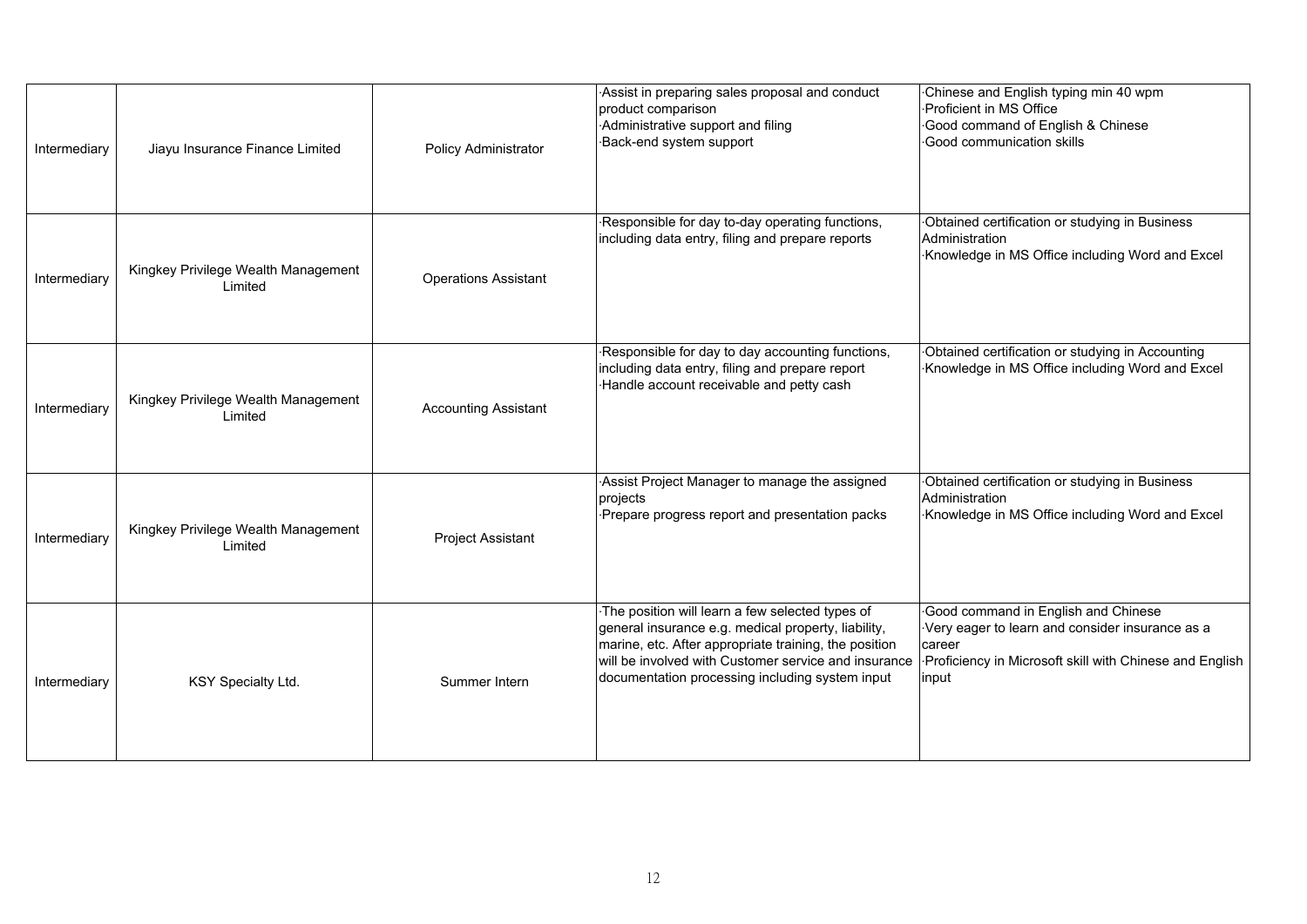|              |                                                 |                                    | Assist to file and follow up insurance quotations with                                                                                                                                 |                                                                                                                  |
|--------------|-------------------------------------------------|------------------------------------|----------------------------------------------------------------------------------------------------------------------------------------------------------------------------------------|------------------------------------------------------------------------------------------------------------------|
| Intermediary | Lloyds Pacific Financial Consultants<br>Limited | <b>Administrator Assistant</b>     | insurers                                                                                                                                                                               |                                                                                                                  |
| Intermediary | Lloyds Pacific Financial Consultants<br>Limited | <b>Marketing Assistant</b>         | Assist with preparation and storage of sales<br>documentation                                                                                                                          |                                                                                                                  |
| Intermediary | Lockton Companies (Hong Kong) Limited           | Sales & Telemarketing - internship | Preparation of marketing & client documentation,<br>presentation materials<br>Assist in organizing sales campaign<br>Searching and preparing analysis reports for<br>marketing purpose | Degree holders of any discipline<br>Proficient in reading, written and spoken English,<br>Cantonese and Mandarin |
| Intermediary | Lockton Companies (Hong Kong) Limited           | Regional IT - internship           | Assist in IT projects<br>Help on configuring PCs and mobile phones (and<br>other related works)<br>Handle different technical issue                                                    | Degree holder in computers and information<br>technology<br>Good communication and interpersonal skills          |
| Intermediary | Lockton Companies (Hong Kong) Limited           | Administrator                      | Provide admin support, e.g. data entry, filing,<br>scanning etc.<br>Preparing and consolidate different reports<br>Preparation presentation materials as required                      | Degree holders of any discipline<br>Proficient in reading, written and spoken English,<br>Cantonese and Mandarin |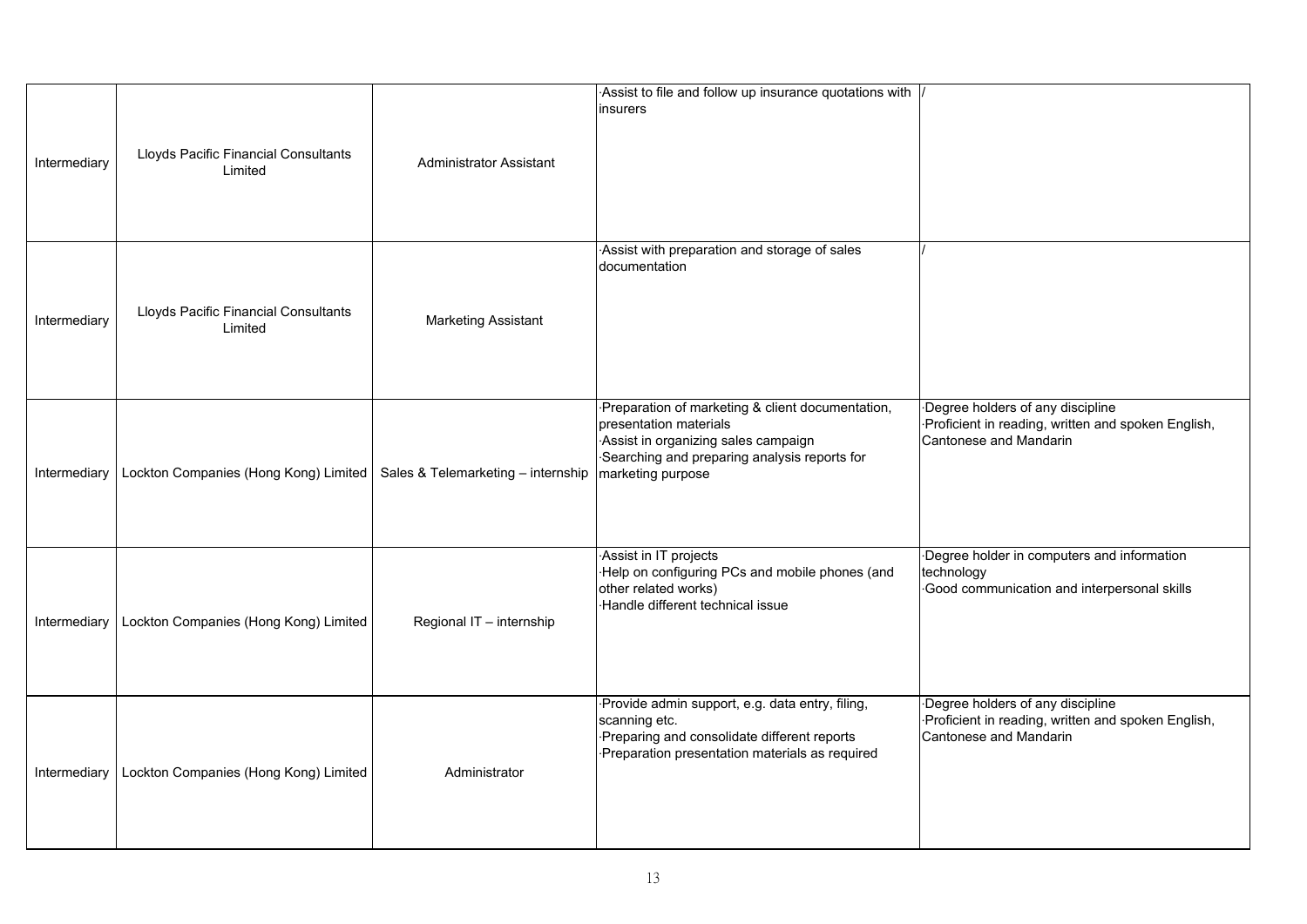| Intermediary | <b>LSC Insurance Consultants Ltd</b> | <b>Digital Marketing Assistant</b>                             | Market research; mange social media page<br>Content Production & management / SEO /Google<br>Ads<br>Website management / Digital Strategy Execution                                                                                                                                                                                                                                                                                                                                                                                                                                  | ·Humble, proactive to suggest solutions, detail-minded                                                                                                                                                                                                                                      |
|--------------|--------------------------------------|----------------------------------------------------------------|--------------------------------------------------------------------------------------------------------------------------------------------------------------------------------------------------------------------------------------------------------------------------------------------------------------------------------------------------------------------------------------------------------------------------------------------------------------------------------------------------------------------------------------------------------------------------------------|---------------------------------------------------------------------------------------------------------------------------------------------------------------------------------------------------------------------------------------------------------------------------------------------|
| Intermediary | Marsh (Hong Kong) Limited            | Intern                                                         | Data analysis<br>Assist in marketing<br><b>Handling documentation</b><br>Other ad-hoc duties with the assigned practice                                                                                                                                                                                                                                                                                                                                                                                                                                                              | Non-final year undergraduate students with a major in<br><b>Business or Finance</b><br>Relevant exposure to risk management, insurance,<br>logistics, or marketing would be advantageous<br>Strong communication skills and learning ability<br>.Fluency in English and Cantonese/ Mandarin |
| Insurance    | Manulife (International) Limited     | Summer Intern - HK Retirement -<br><b>Actuarial Department</b> | Participate in different actuarial projects in the areas<br>of product development, financial reporting or risk<br>management.<br>Assist in conducting earning analysis, experience<br>studies, MIS and a multitude of new and ongoing<br>studies<br>Analyze financial statements and link financial<br>indicators to business issues<br>Handle special quotation and handle ad hoc<br>enquiries from other departments<br>Maintain business projection models and various<br>PC-based valuation systems<br>Support new product launch with participation in<br>model update and UAT | Undergraduate majoring in actuarial science<br>A self-starter, outgoing, adaptive and eager to learn<br>Good academic results with good communication<br>skills<br>Knowledge in statistical software or programming<br>language is an advantage<br>-Fluent in written and spoken English    |
| Insurance    | Manulife (International) Limited     | Summer Intern                                                  | Assist with opening support tickets and assisting<br>users including agency and customers' requests<br>Managing work requests in Jira<br>Building and maintaining dashboards in Jira, Excel,<br>and PowerBI for customer insight<br>Maintaining support documentation in SharePoint<br>and Confluence for health & life produce<br>Assisting the application support team on ad-hoc<br>tasks as assigned                                                                                                                                                                             | • Majoring in Business or Computer Science<br>· Strong aptitude to learn<br>· Strong knowledge of MS Office (Excel, Word,<br>PowerPoint)<br>· Good written communication skills                                                                                                             |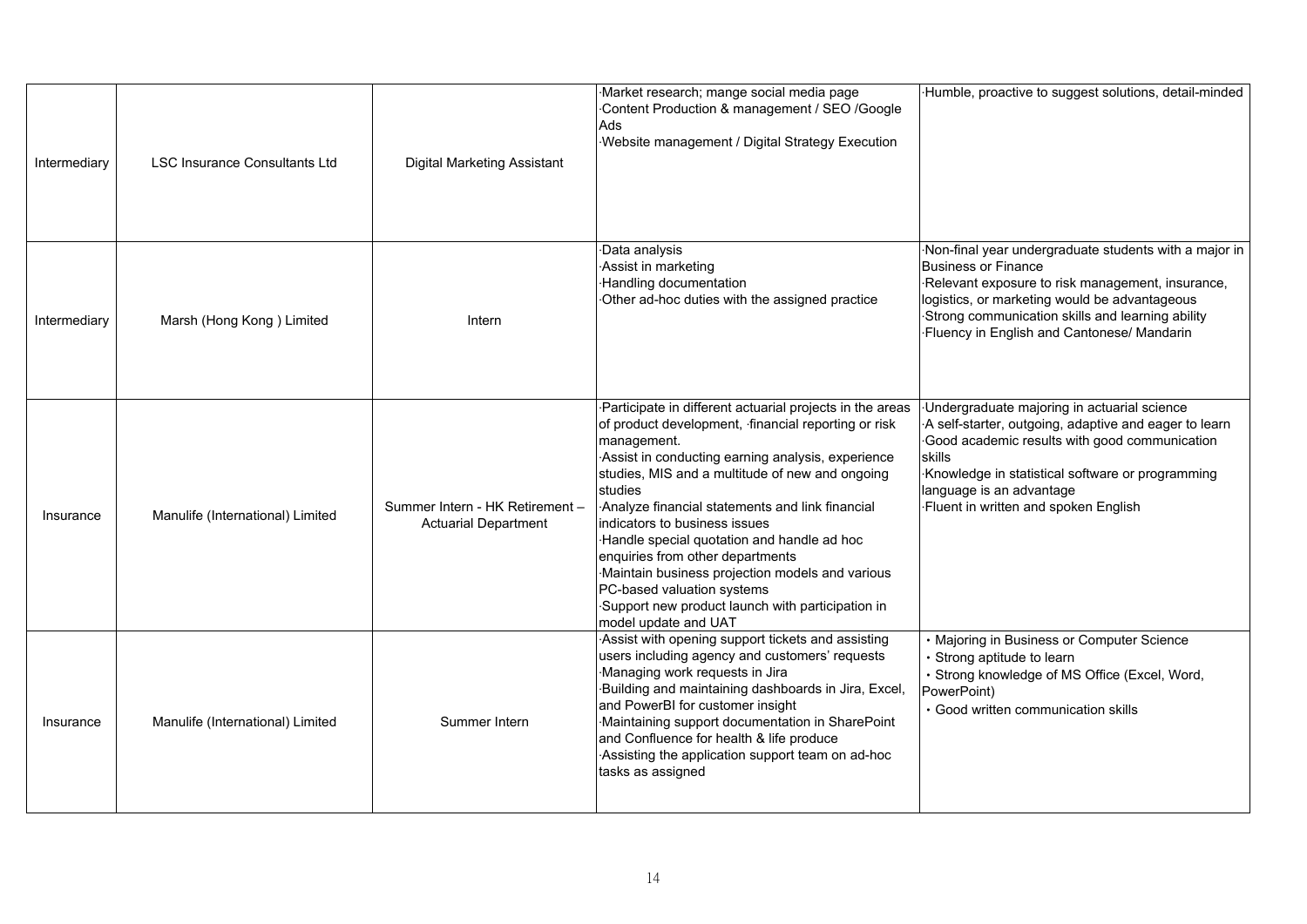| Insurance    | Manulife (International) Limited       | Summer Intern - Compliance                  | .Handling AML name screening result review<br>•Handling AML transaction monitoring review<br>•FATCA / CRS case ongoing review<br>•Support the update staff's compliance training<br>materials<br>•Support the post-launch review of AML inspection<br>related systems changes in July / August<br>•Support on regulatory reporting<br>•Support internal QA and audits<br>•Tracking of EDD cases, and monitor the status<br>•Support on ad hoc requests from Regional | Major in Risk Management, Finance, Statistics<br>•Self-motivated with good sense of responsibility<br>•Analytical and detail-oriented<br>•Team player, self-motivated, able to work under<br>pressure<br>•Good interpersonal and time management skills<br>•Fluent in Chinese and English (both written and<br>verbal) |
|--------------|----------------------------------------|---------------------------------------------|----------------------------------------------------------------------------------------------------------------------------------------------------------------------------------------------------------------------------------------------------------------------------------------------------------------------------------------------------------------------------------------------------------------------------------------------------------------------|------------------------------------------------------------------------------------------------------------------------------------------------------------------------------------------------------------------------------------------------------------------------------------------------------------------------|
| Insurance    | Manulife (International) Limited       | Summer Intern - Corporate<br>Communications | •Prepare bilingual copywriting/ write-up<br>Work with internal and external parties on various<br>marketing and communications initiatives (e.g. event<br>management, content development for social media,<br>$etc.$ )<br>•Support Corporate Communications events                                                                                                                                                                                                  | Major in Communications, Public Relations,<br>Marketing, Business Studies<br>•Excellent command of written and spoken English and<br>Chinese<br>•Strong analytical skills, communication skills and<br>excellent team player                                                                                           |
| Intermediary | MI Insurance Brokers Limited           | Summer Intern                               | •Participate in the company's work process, re-<br>engineering, marketing, insuretech initiatives & ad<br>hoc support as needed                                                                                                                                                                                                                                                                                                                                      | •Self-disciplined, proactive, desire to learn<br>•Can-do attitude and strong written English & Chinese                                                                                                                                                                                                                 |
| Intermediary | Money Concepts (Asia) Holdings Limited | <b>Accounts Executive</b>                   | · Daily accounts job<br>• Prepare monthly report / statement                                                                                                                                                                                                                                                                                                                                                                                                         |                                                                                                                                                                                                                                                                                                                        |
| Intermediary | Money Concepts (Asia) Holdings Limited | <b>Administration Executive</b>             | Daily office admin job                                                                                                                                                                                                                                                                                                                                                                                                                                               |                                                                                                                                                                                                                                                                                                                        |
| Intermediary | Money Concepts (Asia) Holdings Limited | <b>Customer Executive</b>                   | Daily clients relationship management                                                                                                                                                                                                                                                                                                                                                                                                                                |                                                                                                                                                                                                                                                                                                                        |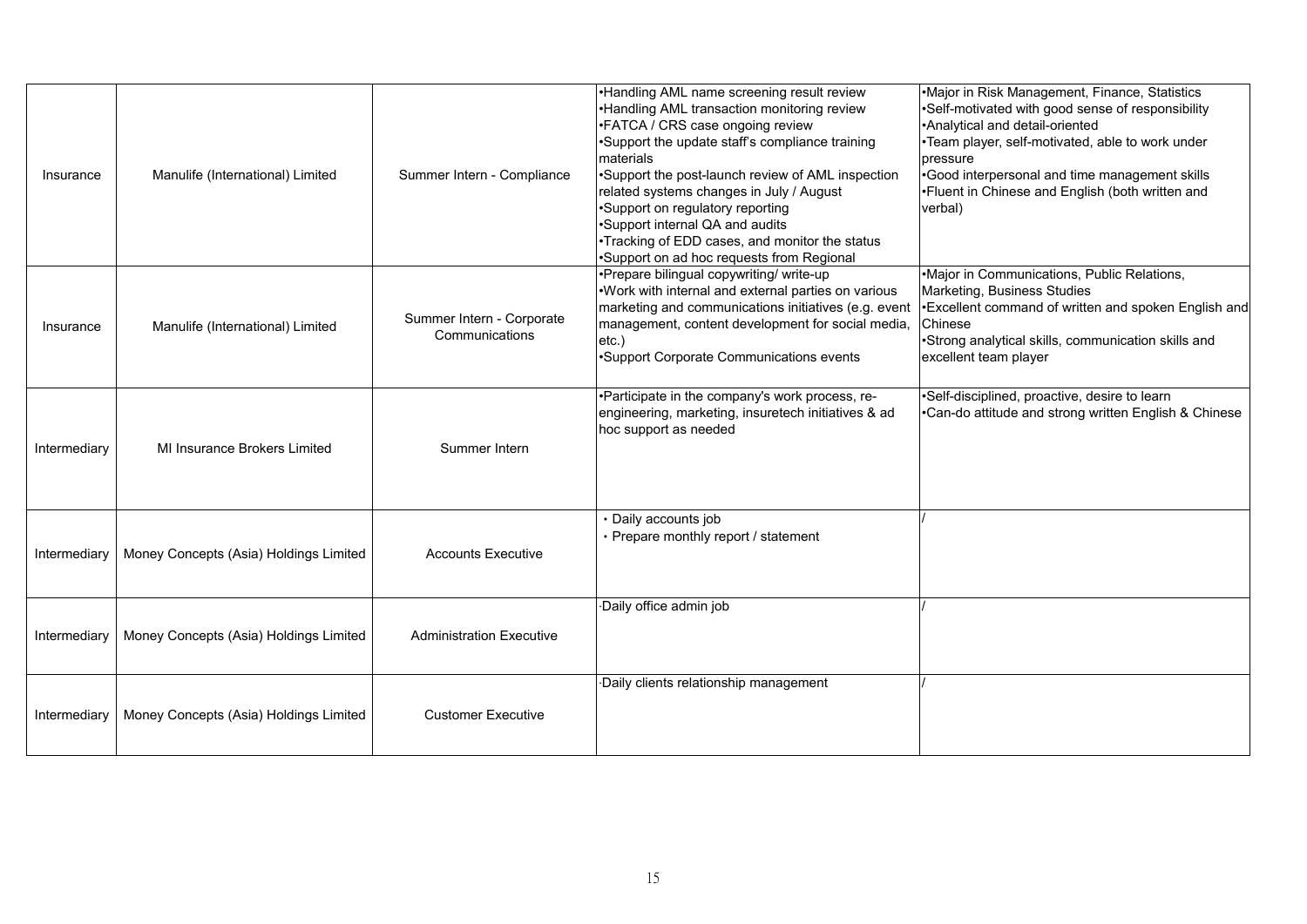| Insurance | MSIG Insurance (Hong Kong) Limited | Project Trainee    | Participate in company wide digital and automation<br>projects<br>Assist in RPA development including ideas<br>generation, collecting and analyzing user<br>requirements, product design, testing,<br>troubleshooting and implementation<br>Provide business & daily workflow analysis and spot<br>opportunities in automation in different processes                                                                                                                                                                                                                                            | ·Undergraduates (Year 2 or Year 3 students) major in<br>Computer Science / Information Technology /<br>Computer Engineering or any related disciplines<br>Knowledge in RPA technologies or application is<br>preferable                                                                                                                                                                                            |
|-----------|------------------------------------|--------------------|--------------------------------------------------------------------------------------------------------------------------------------------------------------------------------------------------------------------------------------------------------------------------------------------------------------------------------------------------------------------------------------------------------------------------------------------------------------------------------------------------------------------------------------------------------------------------------------------------|--------------------------------------------------------------------------------------------------------------------------------------------------------------------------------------------------------------------------------------------------------------------------------------------------------------------------------------------------------------------------------------------------------------------|
| Insurance | OneDegree Hong Kong Limited        | Actuarial Intern   | Assist in maintenance and development of policy<br>information system<br>Assist in performing actuarial valuation, financial<br>reporting and valuation system enhancement<br>Assist in asset & liabilities management projects<br>Assist in product pricing review and experience study<br>Ensure accuracy of proposal and administration<br>systems by creating test plan and performing UAT<br>Handle special quotations of life products<br>Handle ad-hoc projects and other duties as required                                                                                              | Students in Actuarial Science or related disciplines<br>Thorough understanding of Hong Kong insurance<br>market and culture<br>Good command of both spoken and written Chinese<br>and English<br>Good communication and presentation skills<br>Immediately available will be higher preferred<br>Proficient in MS Office and computer programming<br>Candidate with prior actuarial experience is plus!            |
| Insurance | OneDegree Hong Kong Limited        | <b>Risk Intern</b> | Developing the Enterprise Risk Management<br>framework according to the guidelines from<br><b>Insurance Authority</b><br>The development and maintenance of the risk and<br>compliance management framework<br>Performing incident analysis<br>Supporting the set up for of internal control protocol,<br>coordinating with functional units to allow timely<br>reflection of risk profile<br>Identifying and documenting risk, controls and self-<br>assurance activities<br>Keeping abreast of current risk and regulatory<br>trends, and best industry practices<br>Any ad hoc tasks assigned | Major in Risk Management, Finance, Statistics, BBA<br>Interest in insurance and regulatory compliance<br>Fluent in Chinese and English (both written and<br>verbal)<br>Analytical and detail-oriented<br>Team player, self-motivated, able to work under<br>pressure and meet tight deadline<br>Good interpersonal and time management skills<br>FRM or CFA qualification in a plus<br>Ability to think critically |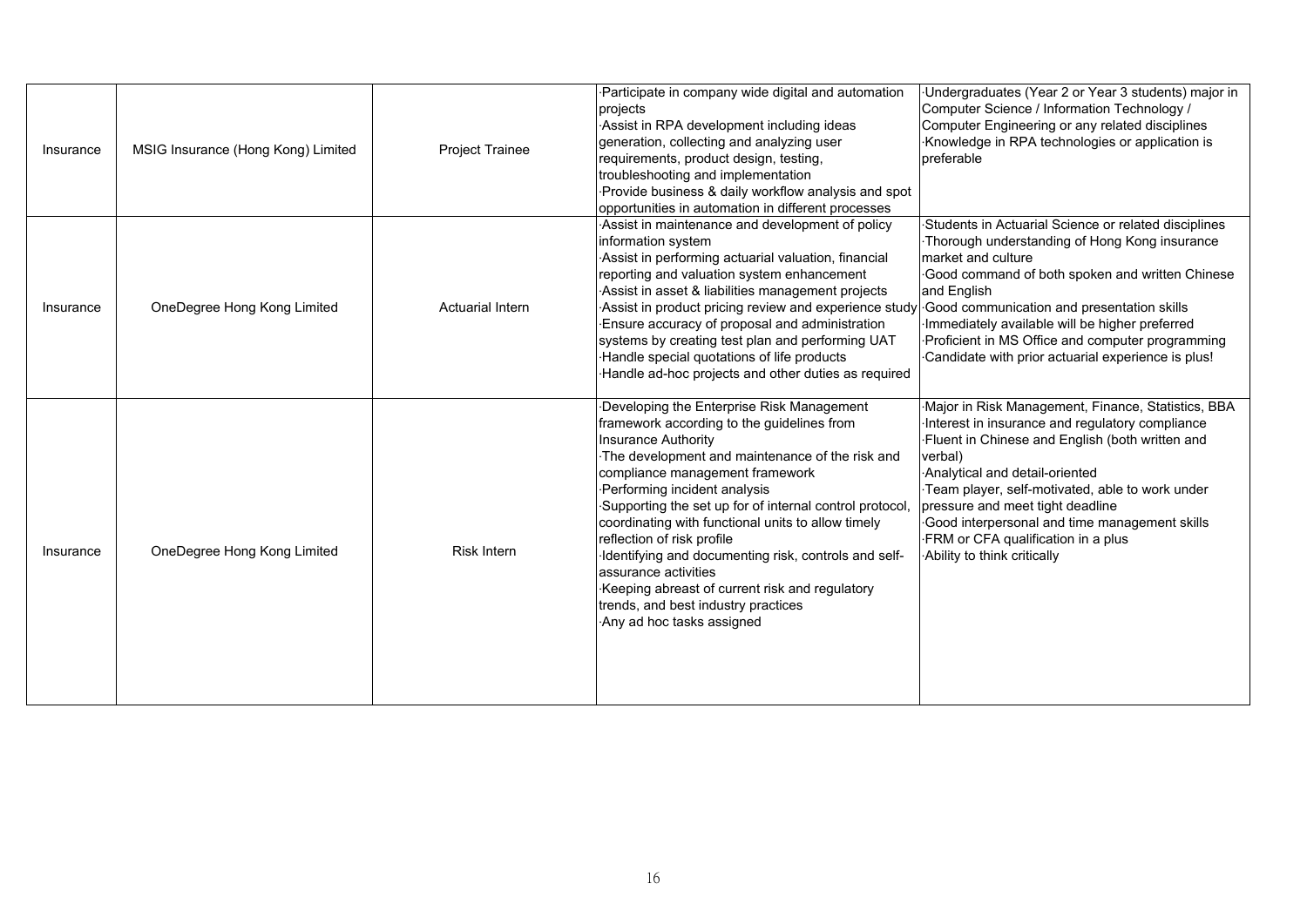| Insurance | Oreana Financial Services Limited      | Administrative Officer  | Assist in various aspects of documentation and<br>administrative work<br>Responsible for data entry and document processing<br>Support ad hoc projects and assignments provided<br>by supervisors                                                                                                                                                                                                                                                                                                                                                                                                                                                                                                                                                                                                                                                                                                                                                           | Good in MS Office applications, including Word, Excel<br>and Chinese Word Processing<br>Independent, self-motivated and detail-minded                                                                                                                    |
|-----------|----------------------------------------|-------------------------|-------------------------------------------------------------------------------------------------------------------------------------------------------------------------------------------------------------------------------------------------------------------------------------------------------------------------------------------------------------------------------------------------------------------------------------------------------------------------------------------------------------------------------------------------------------------------------------------------------------------------------------------------------------------------------------------------------------------------------------------------------------------------------------------------------------------------------------------------------------------------------------------------------------------------------------------------------------|----------------------------------------------------------------------------------------------------------------------------------------------------------------------------------------------------------------------------------------------------------|
| Insurance | QBE General Insurance (Hong Kong) Ltd. | Intern, Medical, Claims | Maintaining current knowledge of insurance<br>guidelines and policy changes and modifications<br>Maintain good relationship with the insured, agents,<br>service providers and other internal counterparts<br>Respond to requests in accordance with service<br>standards<br>Provide information and feedback on claims activity<br>and developing trends to underwriters/risk assessors<br>to enable appropriate actions to be carried out<br>Receiving, recording and processing all incoming<br>insurance claims<br>Interpreting basic policy coverage's and determining<br>if coverage's apply to claims submitted escalating<br>issues as needed<br>Setting reserves and setting claims in the most cost<br>effective manner and ensuring timely issuance of<br>disbursements<br>Identifying suspicious or potentially fraudulent<br>claims, notifying supervisor, arranging investigation<br>and briefing solicitors if further action is to be taken | Good communication and interpersonal skills<br>Sound PC skills with fast and accurate typing<br>Able to work independently and ensure quality service<br>standard provided<br>Basic claims knowledge and understanding of<br>insurance will be preferred |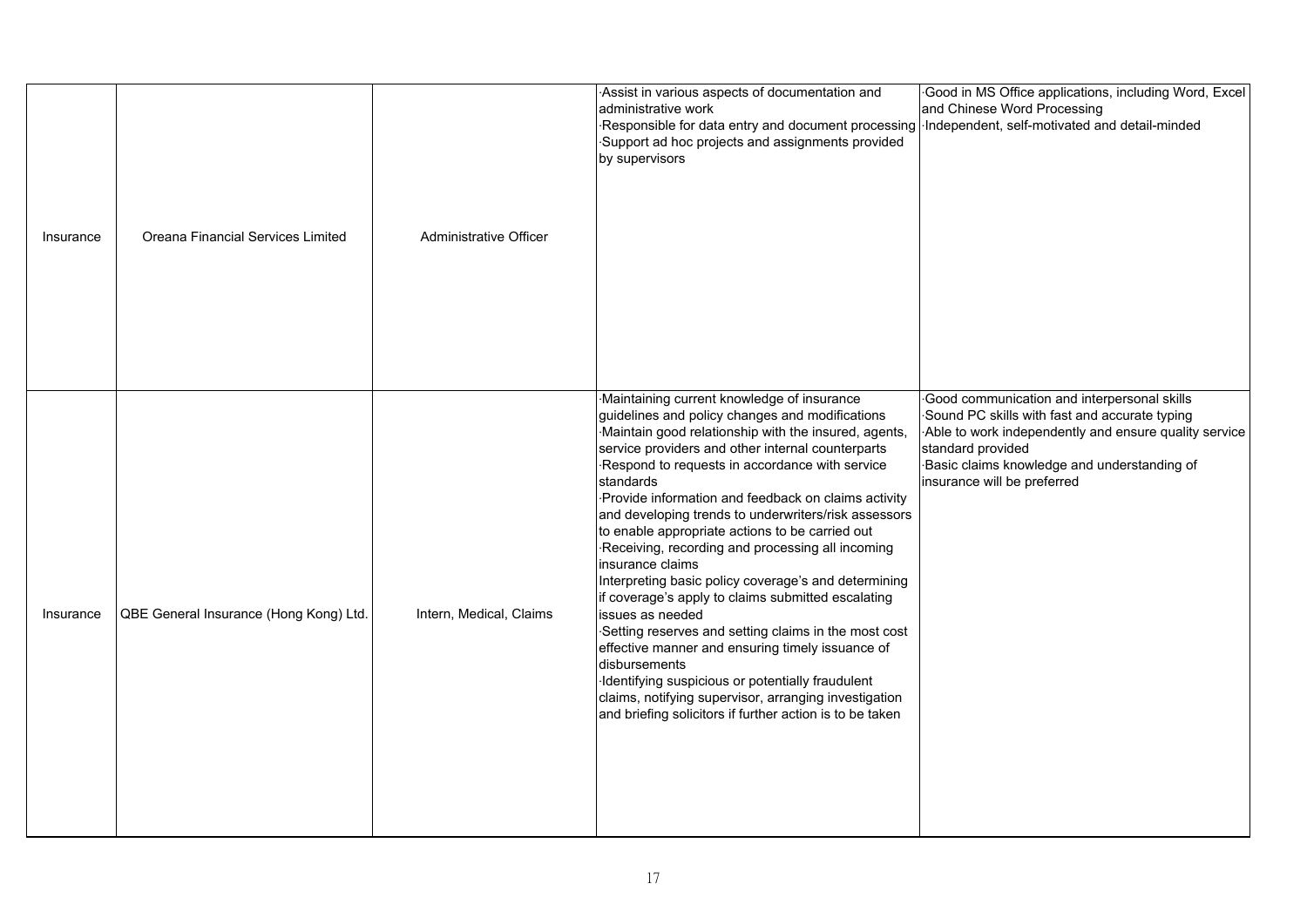| Insurance    | QBE General Insurance (Hong Kong) Ltd. | Intern, Data Analysis      | Perform data and portfolio analysis, forecasting and<br>trend analysis and insights to support business<br>planning, including preparation of data to assist<br>preparation of annual budgets and forecasts<br>Analysis models and automation of processes.<br>Develop and initiate measurable improvements to<br>work processes<br>Comply with documentation of key processes and<br>policies to ensure QBE meets all internal reporting<br>requirements as well as regulatory requirements<br>Liaise with the team to identify key metrics and<br>develop enhanced reports or business models to<br>monitor these on a regular basis<br>Conduct market research; prepare customer<br>presentations; Research, collate, obtain and analyze<br>data for decision marking / specific processes<br>Compile regular management reports<br>Provide financial analysis and identify issues<br>needing review<br>Proactively maintain and enhance database tools to<br>ensure they are flexible and meet changing business<br>needs and support business planning<br>Provide support on systems connectivity and other<br>issues. Develop user requirements, business<br>processes and lead system development projects<br>and testing and efforts | Computer literacy<br>Good communication and interpersonal skills<br>Customer-oriented, well organized and a good team<br>player                                   |
|--------------|----------------------------------------|----------------------------|----------------------------------------------------------------------------------------------------------------------------------------------------------------------------------------------------------------------------------------------------------------------------------------------------------------------------------------------------------------------------------------------------------------------------------------------------------------------------------------------------------------------------------------------------------------------------------------------------------------------------------------------------------------------------------------------------------------------------------------------------------------------------------------------------------------------------------------------------------------------------------------------------------------------------------------------------------------------------------------------------------------------------------------------------------------------------------------------------------------------------------------------------------------------------------------------------------------------------------------------|-------------------------------------------------------------------------------------------------------------------------------------------------------------------|
| Intermediary | Rare Earth Insurance Partners Limited  | Assistant - Client Account | Recording of premium data in our business system<br>Reconciling of account entries and legacy items                                                                                                                                                                                                                                                                                                                                                                                                                                                                                                                                                                                                                                                                                                                                                                                                                                                                                                                                                                                                                                                                                                                                          | Proficient in both written and oral Cantonese,<br>Mandarin and English<br>Competent Microsoft Office skills, especially excel<br>(vlookup, sumif and pivot table) |
| Intermediary | Sara. T. L. Company                    | Secretary                  | Administrative support<br>·Filing<br>Occasionally required to work outside (bank, post<br>office)                                                                                                                                                                                                                                                                                                                                                                                                                                                                                                                                                                                                                                                                                                                                                                                                                                                                                                                                                                                                                                                                                                                                            | Good communication skills<br>·Independent<br><b>Active</b><br>Responsibility<br>Willing to learn<br>Fluent Cantonese                                              |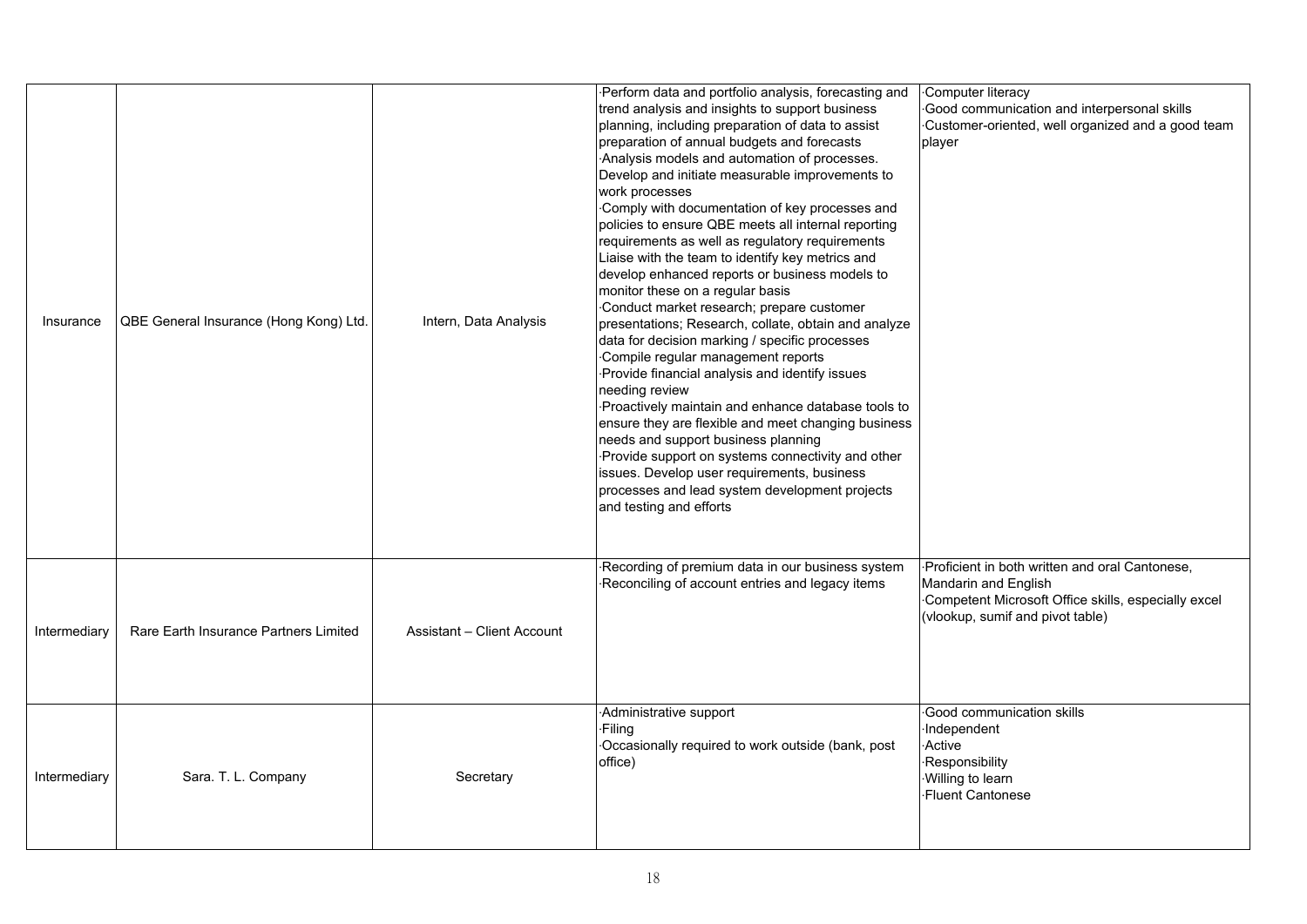| Intermediary | Sara. T. L. Company                                   | Summer Intern, Investment<br>Management (Investment Analyst) | Assist in preparing routine investment relevant report<br>and results<br>Data collection, cleansing and Corresponding<br>analysis<br>Other relevant as requested                                                                                                                                                                                                                                                                                                                                                                                                                                                                                                                                                                                                   | Year 3<br>Major in Mathematics, Actuarial, Risk Management or<br>related discipline<br><b>Fluent Cantonese</b><br>Basic knowledge of investment, finance or risk<br>management<br>Basic knowledge of MS Office<br>Strong analytical skills, communication skills and<br>excellent team player |
|--------------|-------------------------------------------------------|--------------------------------------------------------------|--------------------------------------------------------------------------------------------------------------------------------------------------------------------------------------------------------------------------------------------------------------------------------------------------------------------------------------------------------------------------------------------------------------------------------------------------------------------------------------------------------------------------------------------------------------------------------------------------------------------------------------------------------------------------------------------------------------------------------------------------------------------|-----------------------------------------------------------------------------------------------------------------------------------------------------------------------------------------------------------------------------------------------------------------------------------------------|
| Insurance    | Sompo Insurance (Hong Kong)<br><b>Company Limited</b> | Clerks - Underwriting/<br>Policy Admin/Claims                | Provide clerical support, such as data input,<br>documentation, simple claims processing, etc.                                                                                                                                                                                                                                                                                                                                                                                                                                                                                                                                                                                                                                                                     |                                                                                                                                                                                                                                                                                               |
| Intermediary | Sun Mobility Insurance and Claims<br>Services Limited | Summer Intern                                                | Handle transport liability insurance for freight<br>forwarders, shipping companies, warehouses and<br>terminals<br>Follow up with transport liability insurers for<br>quotations and contracts and explain insurance<br>proposals to clients, placement of insurance, and<br>subsequent after-sales follow-ups<br>Monitor the insurance requirements of clients and<br>offer insurance solutions timely<br>Advise clients on insurance coverage required to<br>cater for different operational scenarios<br>Work with the claims team for workable advice on<br>clients' business contracts for a balance between<br>available insurance and commercial reality<br>For more details about our company, please visit our<br>website at http://www.sun-mobility.com/ | Excellent command of both spoken and written<br>English (HKDSE Level 5 or above in English), Chinese<br>and / or Mandarin                                                                                                                                                                     |
| Insurance    | Transatlantic Reinsurance Company                     | Summer Intern                                                | To provide administrative support for Treaty<br>Underwriting, Actuarial, Accounts, and Compliance<br>Departments                                                                                                                                                                                                                                                                                                                                                                                                                                                                                                                                                                                                                                                   | Basic knowledge of insurance<br>Passed or studying towards the IIQE exam                                                                                                                                                                                                                      |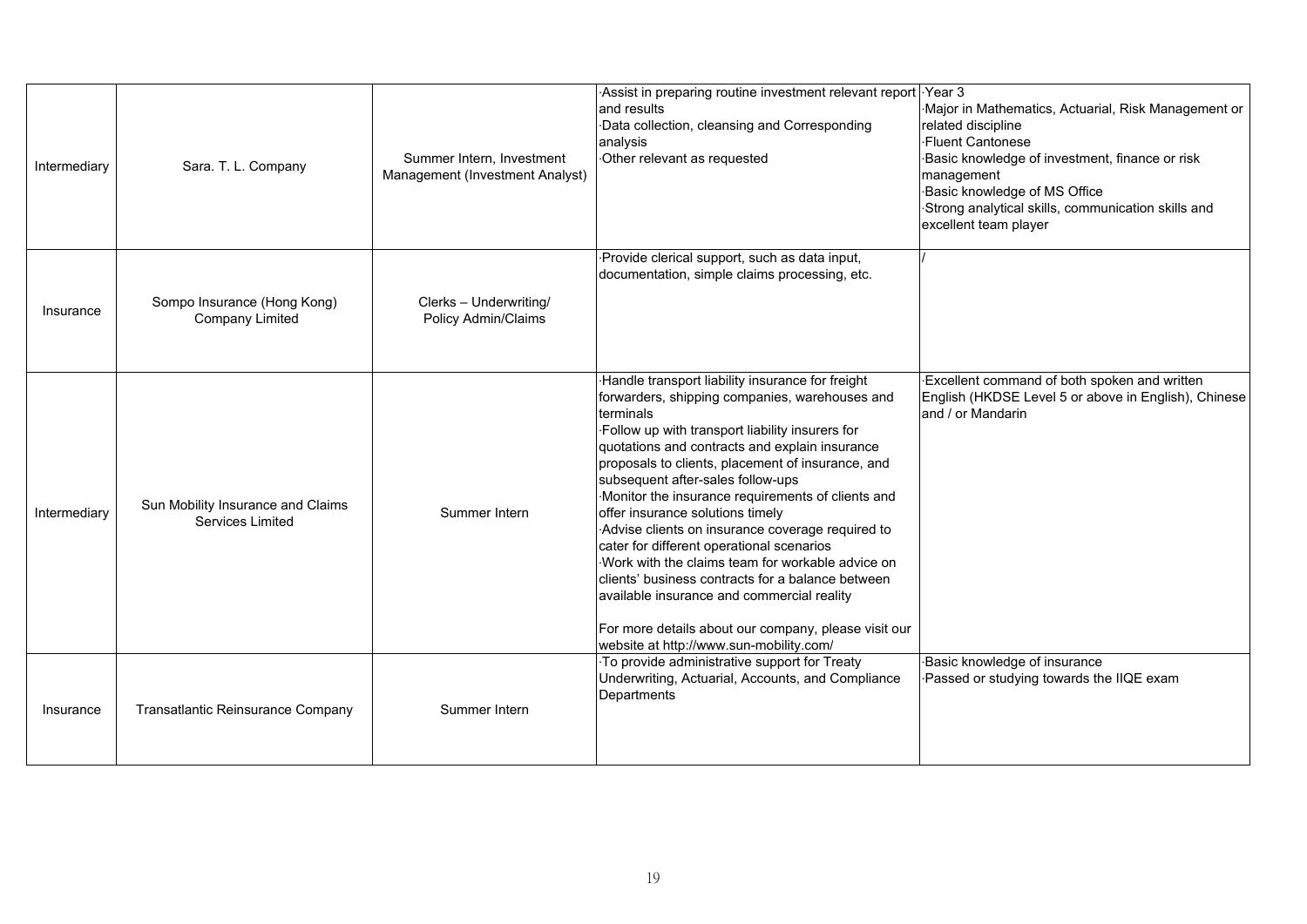| Insurance | Tugu Insurance Company Limited | Summer Intern (Claims)                      | Administrative support including photocopying,<br>scanning, filing<br>Claims data input<br>Arranging files to warehouse & other ad-hoc task as<br>required                                                                        | Proficient in Microsoft Office<br>Good command of written English & Chinese<br>Strong sense of responsibility<br>Knowledge in insurance will be an advantage                                                                                               |
|-----------|--------------------------------|---------------------------------------------|-----------------------------------------------------------------------------------------------------------------------------------------------------------------------------------------------------------------------------------|------------------------------------------------------------------------------------------------------------------------------------------------------------------------------------------------------------------------------------------------------------|
| Insurance | Tugu Insurance Company Limited | Summer Intern (Underwriting)                | Administrative support including photocopying,<br>scanning. Filing<br><b>Underwriting Policy Data input</b><br>Assist to prepare underwriting report<br>Assist to follow up Renewal / Policy documents<br>Ad-hoc task as required | Proficient in Microsoft Office<br>Good command of written English & Chinese<br>Strong sense of responsibility<br>Knowledge in insurance will be an advantage                                                                                               |
| Insurance | Tugu Insurance Company Limited | Summer Intern (Marketing)                   | Administrative support including photocopying,<br>scanning, filing, marketing data input<br>Assist in preparing marketing report<br>Assist in providing data for analysis<br>Ad-hoc task as required                              | Good command of written English & Chinese<br>Proficient in Microsoft Office<br>Strong sense of responsibility<br>Knowledge in insurance or marketing preferable but<br>not a must                                                                          |
| Insurance | Tugu Insurance Company Limited | Summer Intern (Administrative<br>Assistant) | Provide daily administrative and clerical support<br>-Photocopying/filing / scanning documents<br>Assist to arrange files to warehouse<br>Ad-hoc task as required                                                                 | Proficient in Microsoft Office<br>Good command of written English and Chinese<br>Strong sense of responsibility<br>Hard working & willing to learn                                                                                                         |
| Insurance | Tugu Insurance Company Limited | Summer Intern (IT Support)                  | .IT related duties & support<br>Ad-hoc task and other duties assigned bt the<br><b>Division Manager</b>                                                                                                                           | Interested in IT and related job<br>.Knowledge of computer system & proficient in<br>Microsoft Office<br>Studying computer science, information technology or<br>similar is preferred<br>Strong sense of responsibility, hardworking & willing to<br>learn |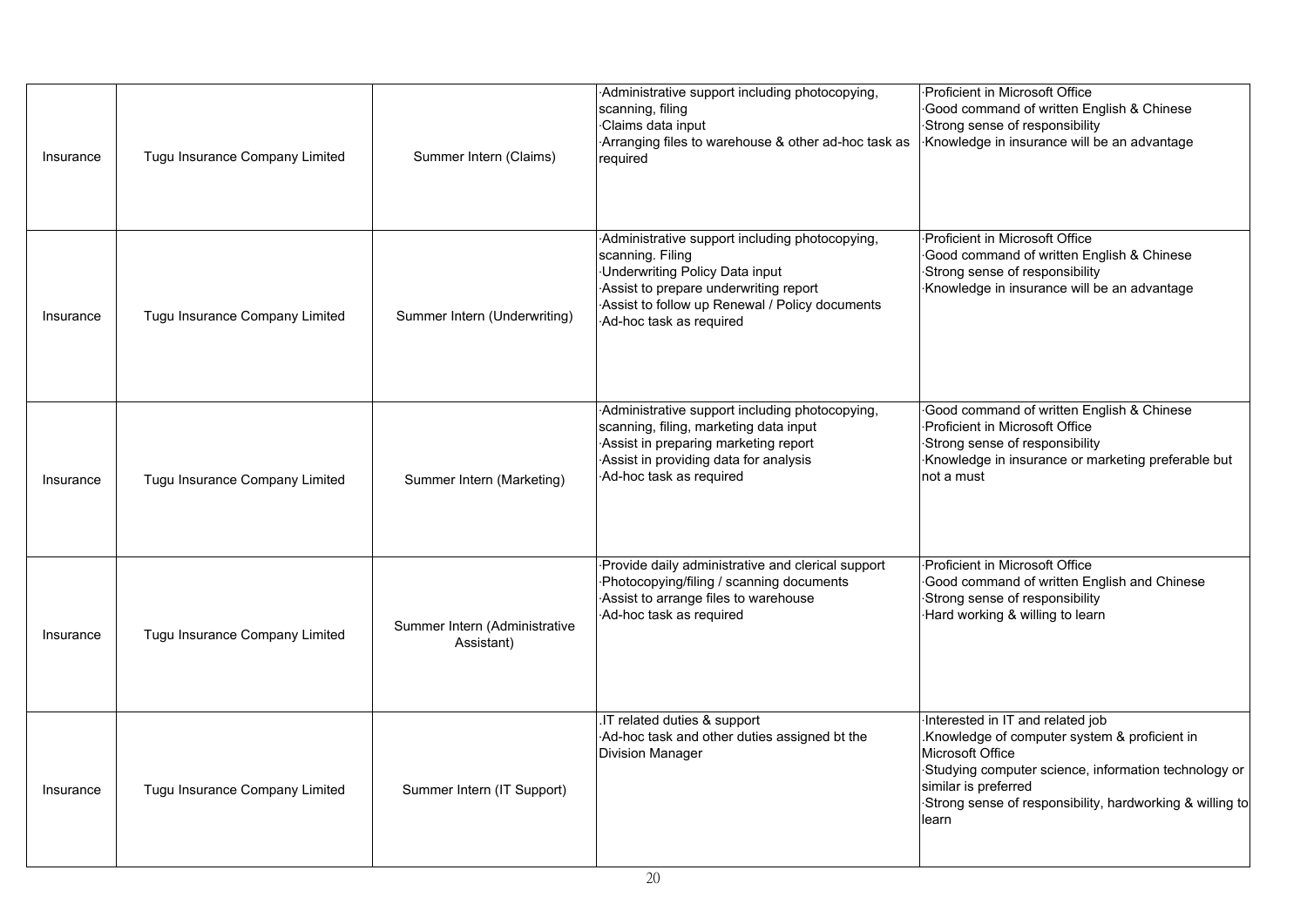| Intermediary | Tung Chi Consulting Limited    | Insurance Internship Assistant | Assist operation works such as data input, filing and<br>documents preparation<br>Assist to prepare marketing information, ppt, to<br>prepare proposal and update website | <b>Fluent in English and Mandarin</b><br>Pleasant, presentable, hardworking, pass interview                                                                                                                 |
|--------------|--------------------------------|--------------------------------|---------------------------------------------------------------------------------------------------------------------------------------------------------------------------|-------------------------------------------------------------------------------------------------------------------------------------------------------------------------------------------------------------|
| Intermediary | Winy Group Consultants Limited | <b>Media Production Intern</b> | Video-shooting, editing and production<br>Coordinate with team members and interviewees to<br>produce visual contents                                                     | Proficiency in Photoshop and Illustrator<br>Good communication, organization and execution<br>skills<br>Good command of spoken Chinese (both Cantonese<br>and Putonghua)                                    |
| Intermediary | Winy Group Consultants Limited | Marketing Intern               | Writing and editing articles<br>Mange social media platform<br>Create a poster, ppt etc.<br>Provide assistance in events & projects                                       | Proficient computer skills, including Microsoft Office<br>Creative and good writing skills<br>Good command of spoken Chinese (both Cantonese<br>and Putonghua)                                              |
| Intermediary | Winy Group Consultants Limited | Summer Intern                  | Assist in insurance product training<br>Administration work                                                                                                               | Good command of spoken Chinese (both Cantonese<br>and Putonghua)<br>Well planned, good communication and leadership<br>skills<br>Work independently                                                         |
| Intermediary | Yatkuen Consultant Company     | Marketing Intern               | Create promotional posters<br>Manage Social Media Platform (Facebook,<br>Instagram, Youtube)                                                                              | <b>Basic Video Shooting Skills</b><br>Majoring in Marketing, Business Administration,<br>Communications or any other related discipline<br>preferred<br>Familiar with the use of Adobe, Cyberlink and Canva |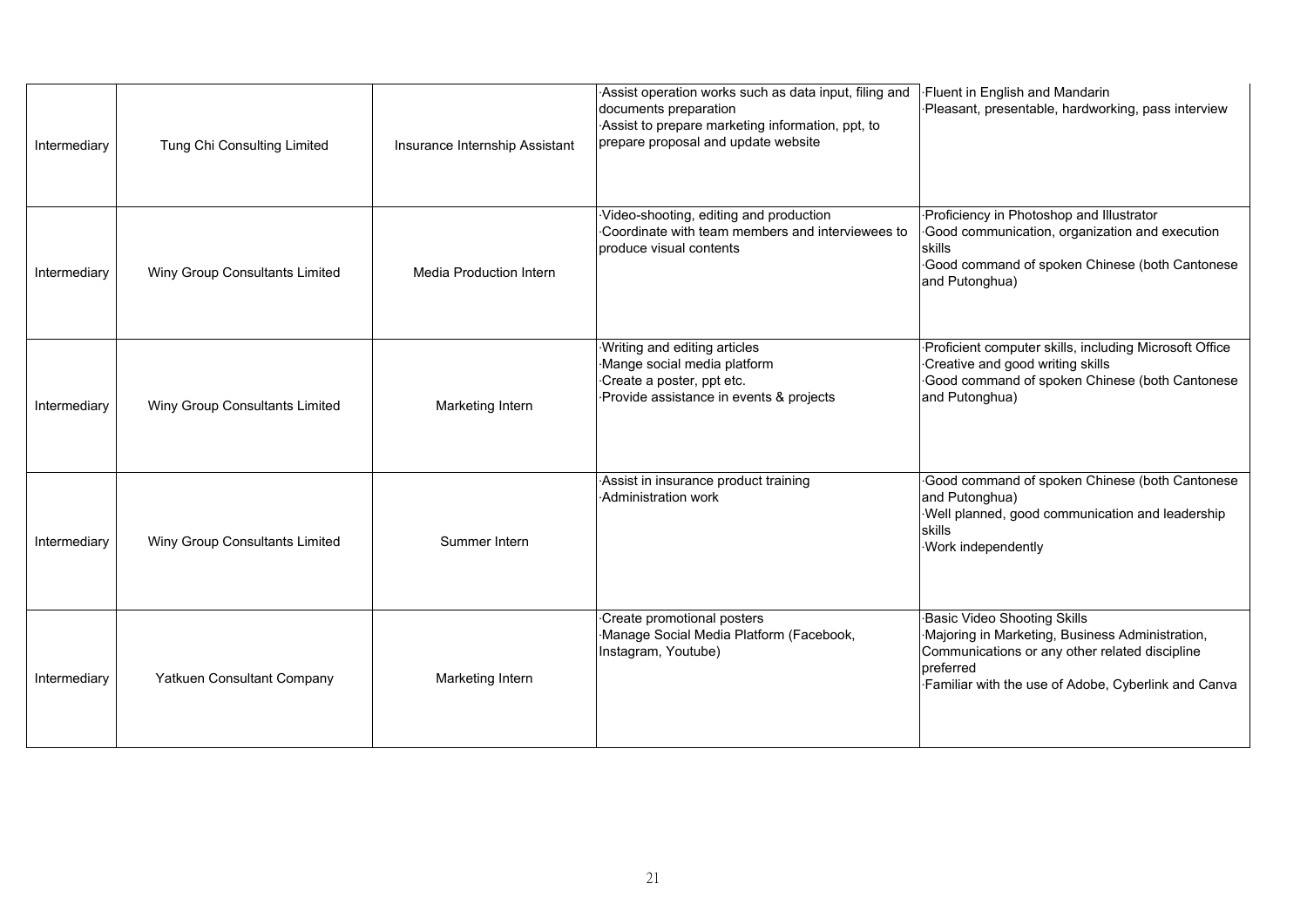| Intermediary | Yatkuen Consultant Company          | Office Admin                                | Data Entry and perform daily administrative duties<br>·Manage Social Media Platform (Facebook,<br>Instagram, Youtube)                                                                                                                                                                          | Majoring in Management, Accounting and Business<br>Administration or related disciplines preferred<br>Good knowledge of PC applications such Microsoft<br>Word, Excel, Powerpoint                            |
|--------------|-------------------------------------|---------------------------------------------|------------------------------------------------------------------------------------------------------------------------------------------------------------------------------------------------------------------------------------------------------------------------------------------------|--------------------------------------------------------------------------------------------------------------------------------------------------------------------------------------------------------------|
| Insurance    | Zurich Services (Hong Kong) Limited | Intern, Claims (Analysis Support)           | Work on projects related to claims process review,<br>simplification and automation<br>Simple fraud case investigation/ handling<br>Assist with background search/ contacting other<br>insurers/ HKFI circulation                                                                              | Programming and analytics skills (experience in<br>Python, Azure, PowerBI, PowerAutomate, PowerApps,<br>SQL or VBA is a plus)<br>Strong problem solving & analytic skills combined with<br>creative thinking |
| Insurance    | Zurich Services (Hong Kong) Limited | Intern, Claims (Customer<br>Management)     | Assist to drive customer delivery for HK Claims for<br>all segments<br>Assist to analyze market trends, identify new<br>strategic initiatives and align with business units<br>Assist to develop and reinforce a customer-centric<br>culture across the Claims Operations                      | Good interpersonal skills and communication skills<br>Strong problem solving and analytic skills combined<br>with a strong command in Excel and PowerPoint                                                   |
| Insurance    | Zurich Services (Hong Kong) Limited | Intern, Claims (Employees'<br>Compensation) | Assist in data analytics and prepare claims<br>dashboard for review<br>Assist in projects such as using Power Automate and Effective communication skills and able to provide<br>robotics<br>Process minor claims such as, medical only,<br>windshield damage or towing, and pay related bills | Proficient with MS Office particular in Excel &<br>PowerPoint<br>good customer services                                                                                                                      |
| Insurance    | Zurich Services (Hong Kong) Limited | Intern, Claims (Motor)                      | Assist in handling minor motor claim case<br>Assist in claims data analysis process<br>Assist in improving customer experience in the claim<br>journey                                                                                                                                         | Proficient with MS Office particular in Excel &<br>PowerPoint<br>Effective communication skills and able to provide<br>good customer services                                                                |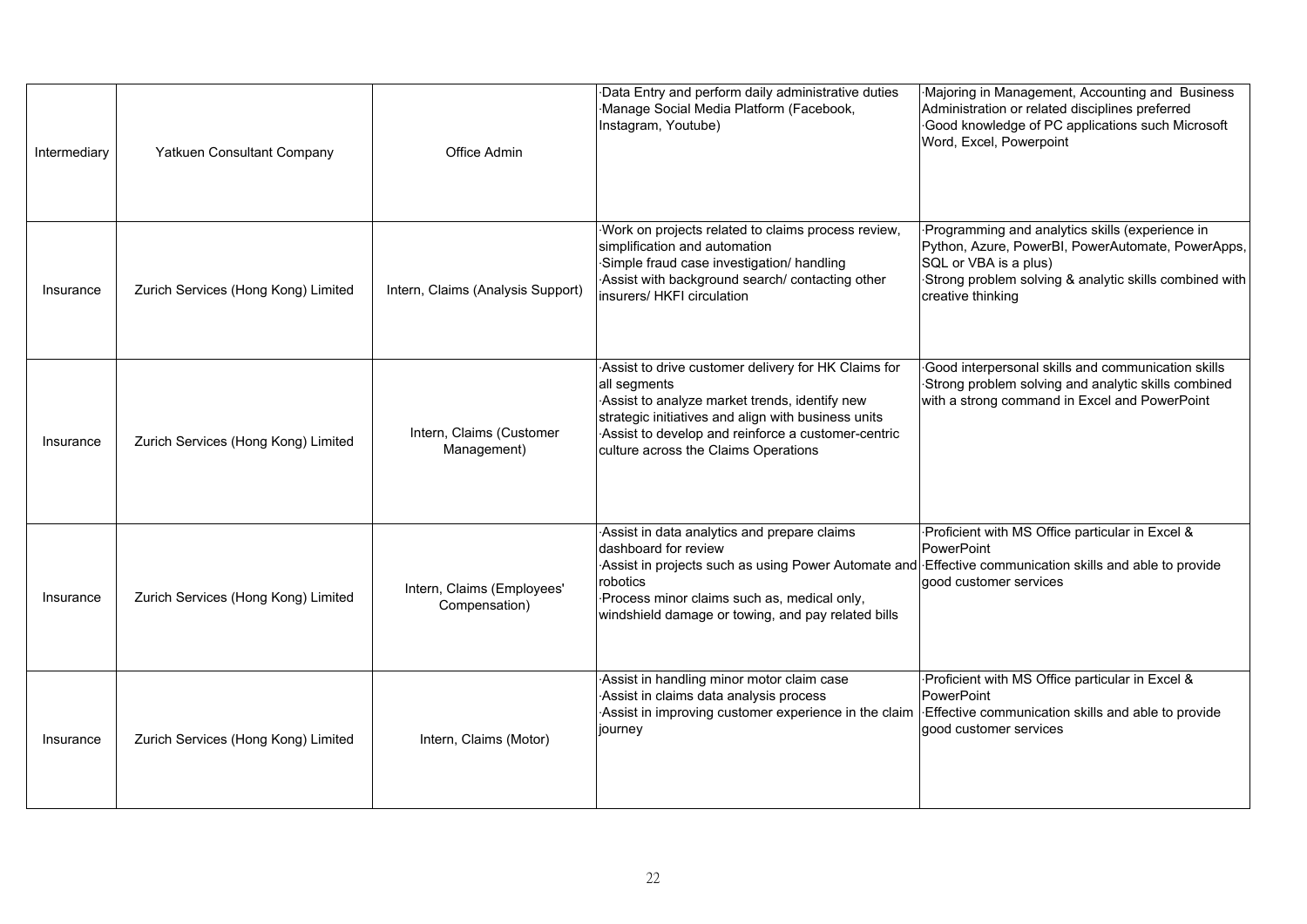| Insurance | Zurich Services (Hong Kong) Limited | Intern, Compliance               | Assist in risk assessment of the business operations<br>Assist in compliance review and testing of business<br>control design<br>Support the development and implementation of new<br>control process | Good report writing and presentation skills<br>Self-motivated with good sense of responsibility                                                                                                |
|-----------|-------------------------------------|----------------------------------|-------------------------------------------------------------------------------------------------------------------------------------------------------------------------------------------------------|------------------------------------------------------------------------------------------------------------------------------------------------------------------------------------------------|
| Insurance | Zurich Services (Hong Kong) Limited | Intern, Corporate Communications | Prepare bilingual copywriting/ write-up<br>Content management for Facebook/ LinkedIn/ social<br>media analysis<br>Support Corporate Communications events                                             | Strong written English and Chinese skills, Simplified<br>Chinese writing skills is a plus<br>Experience in Google analytics, Photoshop, Adobe<br>InDesign and video editing software is a plus |
| Insurance | Zurich Services (Hong Kong) Limited | Intern, Policy Data Management   | Assist in managing the full product development<br>lifecycle<br>Assist to prepare regular reports                                                                                                     | Good research and analytical skills<br>Attention to details and able to work independently                                                                                                     |
| Insurance | Zurich Services (Hong Kong) Limited | Intern, Human Resources          | Assist in developing innovative staff communications<br>Assist in continuous improvement of UI/UX by<br>conducting research<br>Support initiatives or projects in different HR<br>functions           | Knowledge in Data Analysis / Modeling / Advanced<br>Analytics is a plus<br>Good communication skills with high proficient in<br>spoken and written English and Chinese                         |
| Insurance | Zurich Services (Hong Kong) Limited | Intern, Product and Proposition  | Assist in managing the full product development<br>lifecycle<br>Analyze market trends and competitors' product<br>strategies<br>Assist in building sound business case of all new GI<br>products      | Good research and analytical skills<br>Strong business acumen, innovative thinking and<br>strong team players                                                                                  |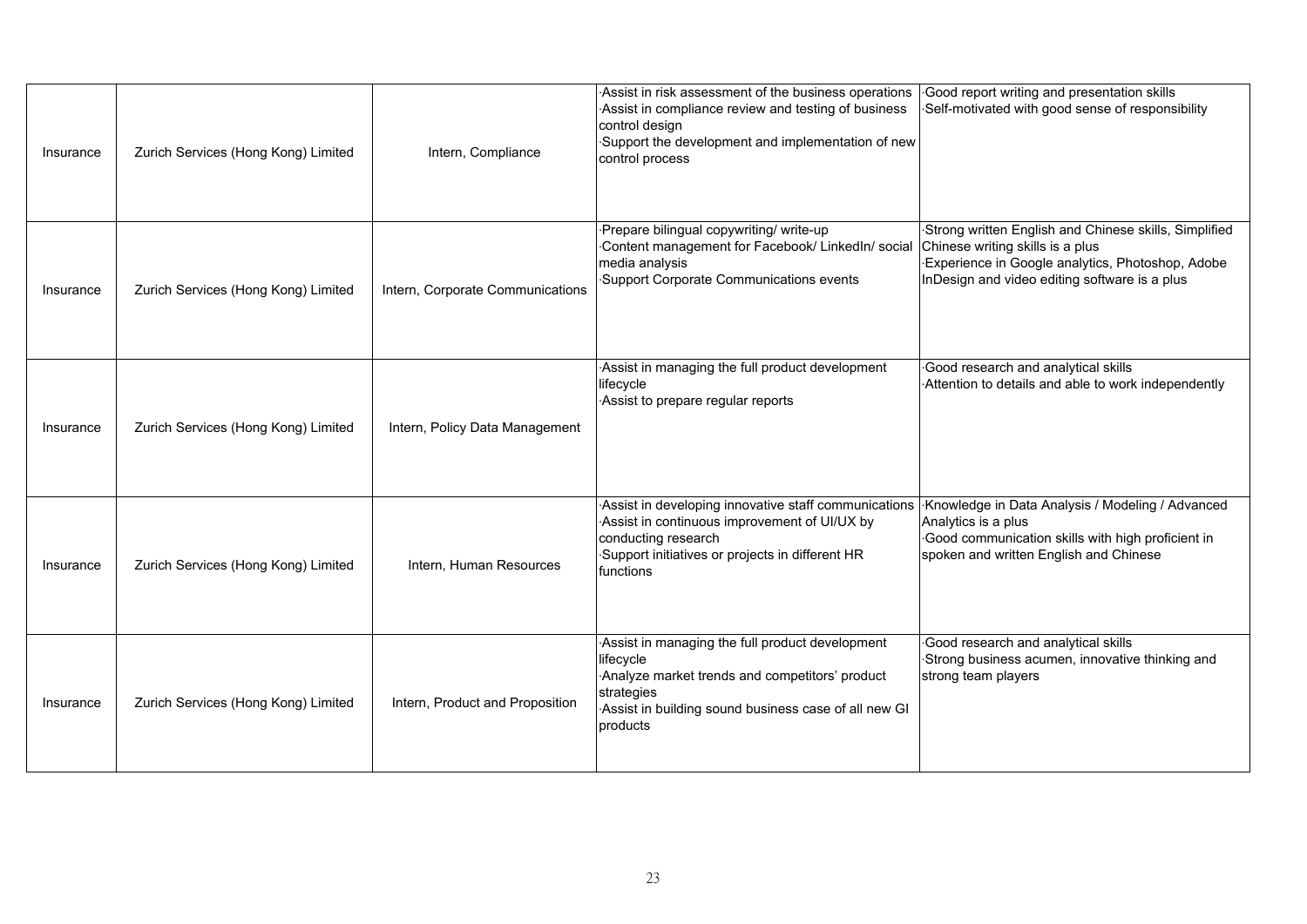| Insurance | Zurich Services (Hong Kong) Limited | Intern, Direct Digital          | Assist in data analytics of Zurich's web platforms<br>Assist in continuous improvement of UI/UX by<br>conducting research<br>Expose to the insurance operations and workflow                                                   | Knowledge in Google Analytics, Data Studio and<br>Google Search Console<br>Understand operating content management systems<br>of digital delivery channels  |
|-----------|-------------------------------------|---------------------------------|--------------------------------------------------------------------------------------------------------------------------------------------------------------------------------------------------------------------------------|-------------------------------------------------------------------------------------------------------------------------------------------------------------|
| Insurance | Zurich Services (Hong Kong) Limited | Intern, Business Centre         | Assist in the designing and formulating business<br>service processes<br>Assist in the execution of transformation initiatives<br>and automation projects<br>Assist the day-to-day support to Retail Business<br>Service Model | Enjoy new challenges, passionate and work well with<br>ambiguity<br>Self-motivated, attend to details                                                       |
| Insurance | Zurich Services (Hong Kong) Limited | Intern, Operational Excellence  | Support transformation initiatives relating to FinTech<br>application and process improvement<br>Carry out data collection and analytical work on<br>agreed projects<br>Produce and maintain project reporting materials       | -High skills in Microsoft software, including<br>PowerPoint, Excel, Visio, SQL preferred<br>Good analytical, detail-oriented, and problem-solving<br>skills |
| Insurance | Zurich Services (Hong Kong) Limited | Intern, Life Insurance Strategy | Assist in market research and gather insight or data<br>in the industry<br>Manage databases and input information, data, and<br>records<br>Assist in preparing information and research<br>materials                           | Proficient computer skills, including Microsoft Office<br>Suite<br>Self-directed and able to work without supervision                                       |
| Insurance | Zurich Services (Hong Kong) Limited | Intern, Claims (Express)        | Support claims process simplification and<br>lautomation<br>·Handle claim cases in Home, Travel and Personal<br>Accident insurance                                                                                             | Good interpersonal skills<br>Basic general insurance knowledge in a plus                                                                                    |